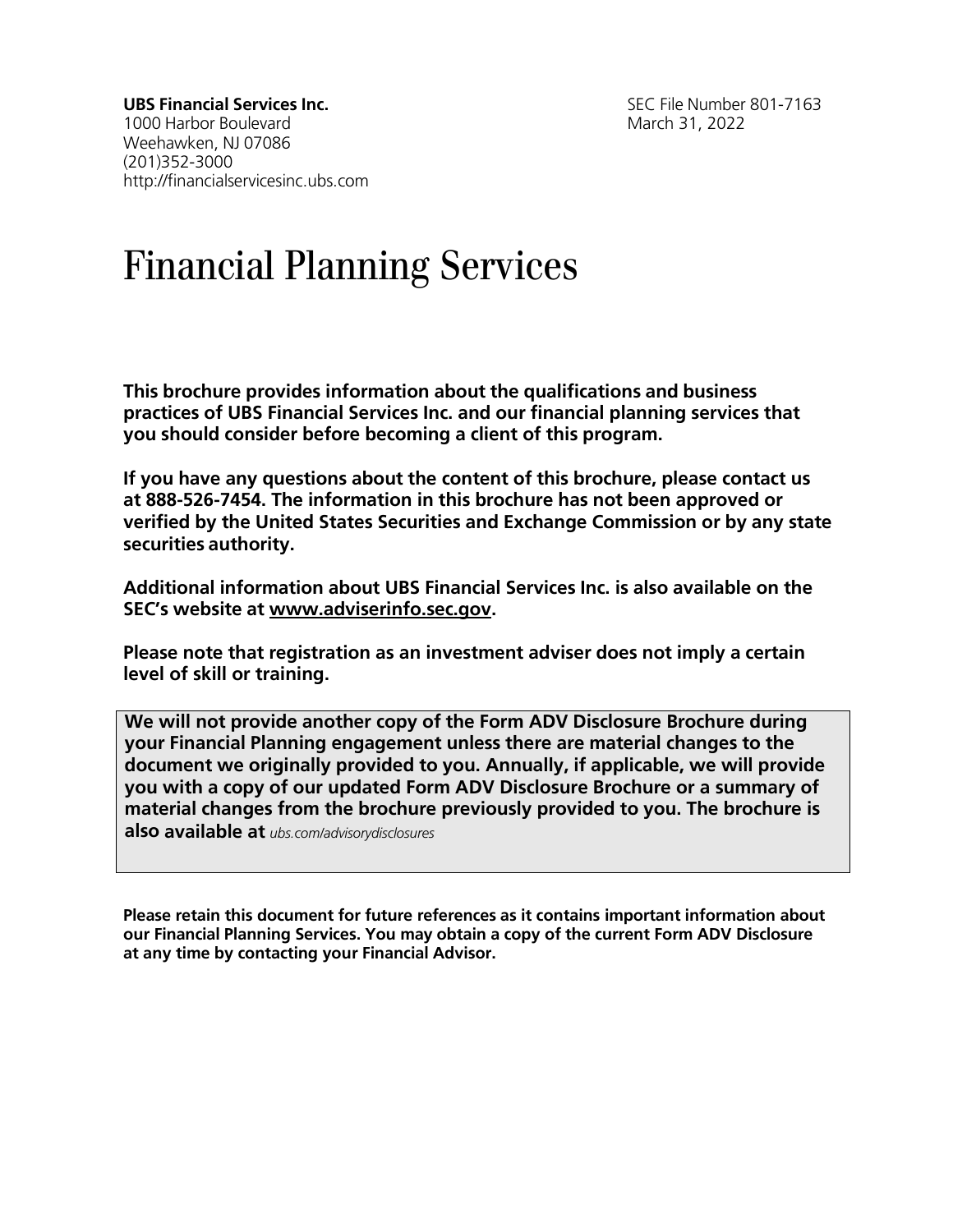# <span id="page-1-0"></span>**ITEM 2.MATERIAL CHANGES**

This section describes the material changes to our Financial Planning Services Form ADV Disclosure Brochure since the annual amendment of our Form ADV on March 31, 2021.

We amended our brochure on September 17, 2021, to update the disciplinary history in Item 9.B. Clients were previously notified. We also updated our brochure on November 11, 2021, for non-material changes.

**Item 4.B., Our Advisory Services**, has been updated to remove the Strategic Wealth Assessment as a resource for providing Financial Planning Advisory Services.

**Item 5.C., Compensation to Financial Advisors who Recommend Advisory Programs**, has been revised to reflect changes to our compensation practices, including changes to our standard compensation plan for Financial Advisors, which now consists of: (1) a guaranteed monthly minimum draw required by applicable law; (2) a monthly earned payout based on the Financial Advisor's production if it is greater than the monthly minimum draw; and (3) a Year-End Award. Both monthly production payout and any Year-End Award are determined using an overall Incentive Grid Rate (a percentage) for each Financial Advisor. Incentive Grid Rates range from 30% to 60%, with either 10% or 15% of the rate credited toward an annual year-end award, which is generally paid on a deferred schedule. More details about the plan, additional rewards and additional compensation practices are included in Item 5.C of the brochure.

**Item 9.B., Disciplinary History**, has been updated to add the following:

Date of Action: December 20, 2021

Brought BY: FINRA

Entity: UBS Financial Services Inc.

UBS Financial Services Inc. consented to a censure and to the entry of a finding that it failed to establish and maintain a supervisory system reasonably designed to supervise 529 plan share-class recommendations in violation of MSRB Rule G-27. Disposition: Letter of Acceptance Waiver & Consent; the firm was censured and agreed to pay \$4,059,653 plus interest in restitution to customers. The firm voluntarily self-reported the issue to FINRA as part of FINRA's 529 share class disclosure initiative; accordingly, no fine was imposed.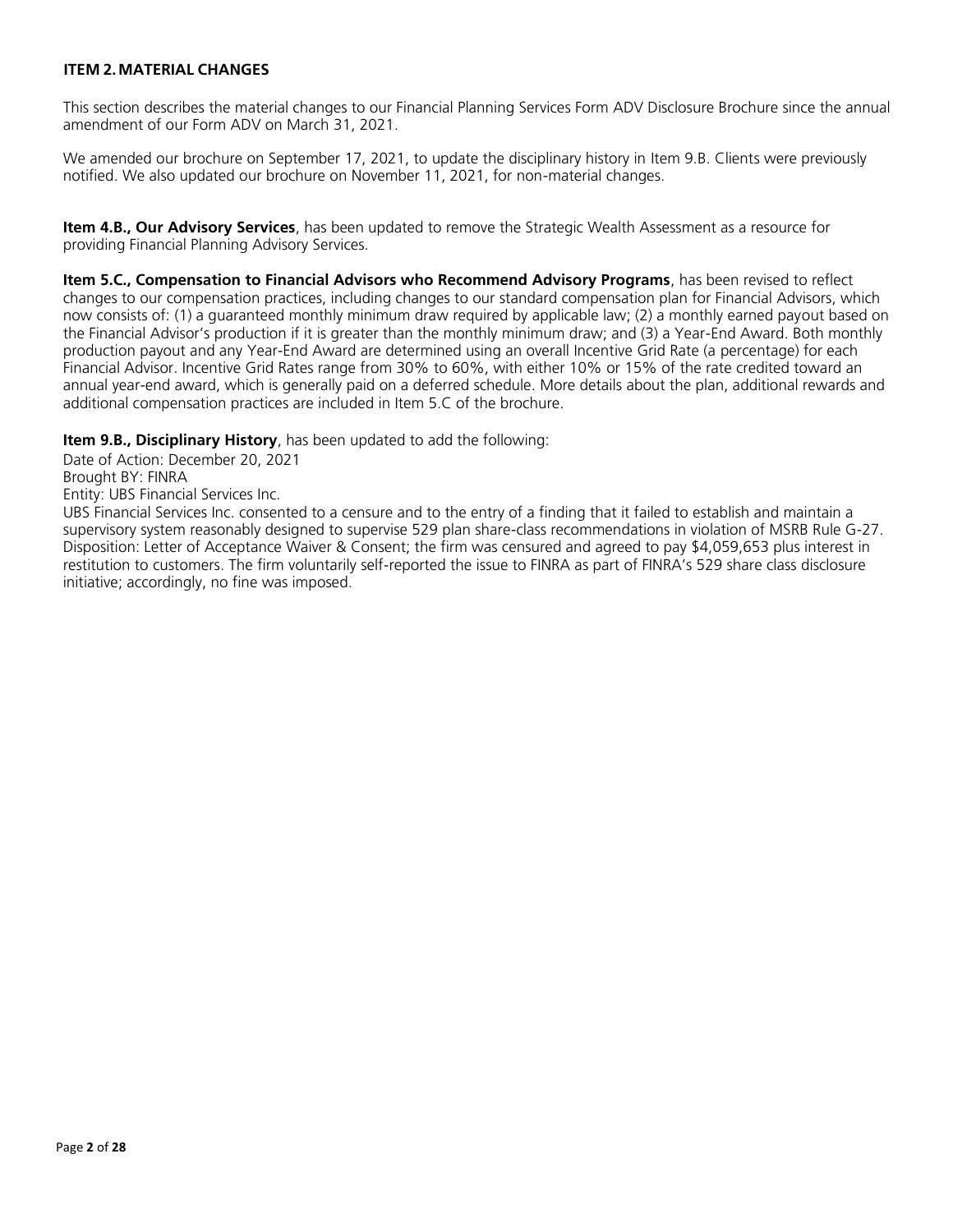# ITEM 3.

| А.              |                                                                                                           |  |
|-----------------|-----------------------------------------------------------------------------------------------------------|--|
| В.              |                                                                                                           |  |
| C.              |                                                                                                           |  |
| D.              |                                                                                                           |  |
| Ε.              |                                                                                                           |  |
|                 |                                                                                                           |  |
| А.              |                                                                                                           |  |
| В.              |                                                                                                           |  |
| $\mathsf{C}$    |                                                                                                           |  |
| D.              |                                                                                                           |  |
| Е.              |                                                                                                           |  |
|                 |                                                                                                           |  |
|                 |                                                                                                           |  |
| А.              |                                                                                                           |  |
| <b>B.</b>       |                                                                                                           |  |
|                 |                                                                                                           |  |
|                 |                                                                                                           |  |
| Α.              |                                                                                                           |  |
| <b>B.</b>       |                                                                                                           |  |
|                 |                                                                                                           |  |
|                 |                                                                                                           |  |
|                 | ITEM 11. INVESTMENT ADVISER CODE OF ETHICS, PARTICIPATION OR INTEREST IN CLIENT TRANSACTIONS AND PERSONAL |  |
| А.              |                                                                                                           |  |
| В.              |                                                                                                           |  |
| <b>ITEM 12.</b> |                                                                                                           |  |
| ITEM 13.        |                                                                                                           |  |
|                 |                                                                                                           |  |
|                 |                                                                                                           |  |
|                 |                                                                                                           |  |
|                 |                                                                                                           |  |
|                 |                                                                                                           |  |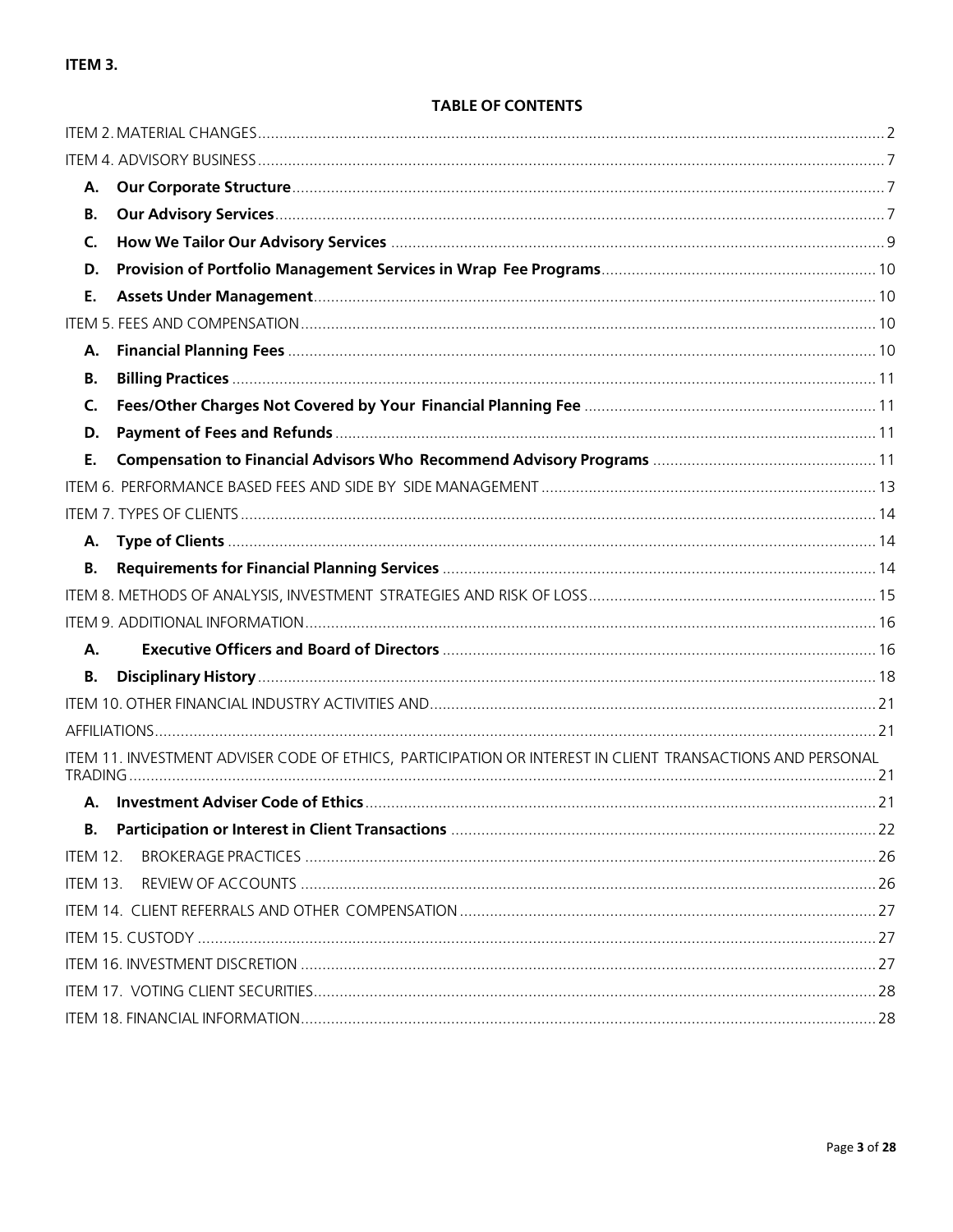#### **ABOUT UBS FINANCIAL SERVICES INC.**

UBS Financial Services Inc. ("UBS") is one of the nation's leading securities firms, serving the investment and capital needs of individual, corporate and institutional clients. We are a member of all principal securities and commodities exchanges in the United States including the New York Stock Exchange ("NYSE"). Our parent company, UBS Group AG is a global, integrated investment services firm and one of the world's leading banks. We are registered to act as a broker-dealer, investment adviser, and futures commission merchant.

As a registered investment adviser, we complete Part I of Form ADV, which contains additional information about our business and our affiliates. This information is publicly available through our filings with the U.S. Securities and Exchange Commission (SEC) at *[www.adviserinfo.sec.gov.](http://www.adviserinfo.sec.gov/)*

This information is current as of the date of this Brochure and is subject to change at our discretion.

#### **Conducting Business with UBS: Investment Advisory and Broker Dealer Services**

As a wealth management firm providing services to clients in the United States, UBS Financial Services Inc. is registered with the U.S. Securities and Exchange Commission (SEC) as a brokerdealer and an investment adviser, offering both investment advisory and brokerage services. 1

Our clients work with their Financial Advisors to determine the services that are most appropriate given their financial goals and circumstances. Based on the services you request, we can act as an investment adviser, as a broker-dealer, or as both. For example, we offer financial planning for a fee as an investment advisory service. Once we deliver a financial plan to you, you can decide whether to implement the financial plan via brokerage accounts, advisory programs or a combination, depending on your needs and preferences. Most of our Financial Advisors are qualified and licensed to provide both brokerage as well as investment advisory services.

You may obtain information about your Financial Advisor, their licenses, educational background, employment history, and if they have had any problems with regulators or received serious complaints from investors through the FINRA BrokerCheck service available from FINRA at *http://www.finra.org* or from the Securities and Exchange Commission at *[www.](http://www/) adviserinfo.sec.gov.*

In addition, some of our Financial Advisors hold educational credentials, such as the Certified Financial Planner TM (CFP®)<sup>2</sup> designation. Holding a professional designation typically indicates that the Financial Advisor has completed certain courses or continuing education. However, a Financial Advisor's professional designation does not change the obligations of UBS as a firm in providing investment advisory or brokerage services to you.

It is important to understand that investment advisory and brokerage services are separate and distinct and each is governed by different laws and separate arrangements that we may have with you. The specific services we provide, our relationship with you and our legal duties to you in each arrangement are described in our applicable contracts with you.

This section summarizes the key distinctions between brokerage and investment advisory services and our respective duties and obligations. We encourage you to review this information carefully, along with your applicable contracts, and discuss it with your Financial Advisor.

#### **Our Services as an Investment Adviser and Relationship with You**

**We believe that professional investment advisory programs can help investors pursue their investment objectives. However, the fees and expenses associated with advisory services may exceed those that apply to brokerage services. Advisory products are not for everyone. Please speak with your Financial Advisor for additional information.** 

- In our capacity as an investment adviser under the Investment Advisers Act, we offer a number of investment advisory services and programs, including financial planning for a fee, discretionary investment management and non-discretionary, investment advisory programs, and advice on the selection of investment managers, mutual funds, exchange traded funds and other securities offered through our investment advisory programs.
- The fees for these services and programs are calculated as a percentage of assets in the account or a flat or annual fee and are charged on an ongoing basis.
- When we act as your investment adviser, we will enter into a written agreement with you expressly acknowledging our investment advisory relationship with you and describing our specific obligations to you. At the beginning of our advisory relationship, we will give you our Form ADV brochure which provides detailed information about, among other things: the program(s) you select; the advisory services we provide; our fees, personnel, other business activities and financial industry affiliations; and conflicts between our interests and your interests.

#### **Our Responsibilities as an Investment Adviser**

When you participate in one of our investment advisory programs, we are considered to have a fiduciary relationship with you under the Investment Advisers Act of 1940. Our responsibilities include the obligation to:

• **Disclose**: Disclose all material facts, including

<sup>1</sup> Examples of our advisory programs and services include our fee- based financial planning services and our ACCESS, Portfolio Management Program, Managed Accounts Consulting, UBS CAP Program, UBS Institutional Consulting, Retirement Plan Consulting Services Program, UBS Strategic Advisor, UBS Strategic Wealth Portfolio, UBS Advice Portfolio Program, PACE programs and Advisor Allocation Program. Examples of our brokerage accounts include our Resource Management Account® and the International Resource Management Account.

<sup>2</sup> Certified Financial Planner Board of Standards Inc. owns the certification marks CFP®, Certified Financial PlannerTM and federally registered CFP (with flame design) in the U.S., which it awards to individuals who successfully complete CFP *Board's* initial and ongoing certification requirements.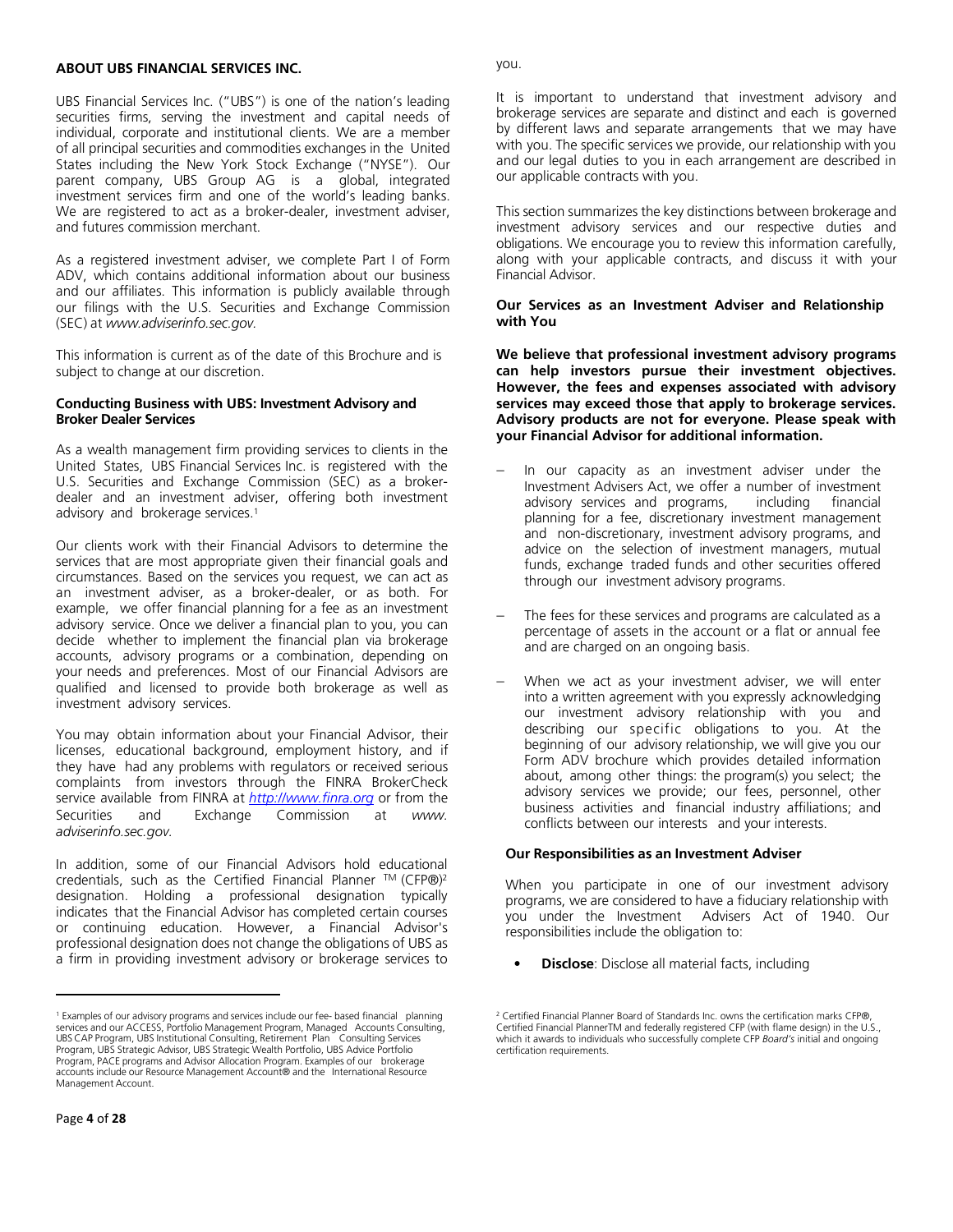conflicts between our interests and your interests, to you.

- **Inform:** Inform you if we or our affiliates receive additional compensation from you or a third-party as a result of our relationship with you.
- **Seek best execution:** Where we direct trading, to seek best execution of your securities transactions.
- **Obtain consent for principal trades and agency cross trades:** Obtain your informed consent after providing appropriate disclosure before engaging in transactions with you for our own account or that of an affiliate (principal trades) or transactions where we or our affiliates act as a broker for parties on both sides of the transactions.
- **Treat you fairly:** Treat you and our other advisory clients fairly and equitably, without unfairly favoring one client to the disadvantage of another.
- Act in your best interest: Act in what we reasonably believe to be your best interests and in the event of a conflict of interest, place your interests before our own.
- **Make informed recommendations:** Provide investment advice and recommendations that we reasonably determine are appropriate for you given your individual financial situation, investment objectives and goals and that are consistent with any restrictions you have placed on us.

When we provide investment advisory services, our fiduciary status under the federal retirement laws depends on the nature of the specific services we have agreed to provide to you. Please see your applicable agreement and related disclosures for more information.

#### **Ongoing advice and monitoring**

If specified in your client agreement:

- We will provide advice and management services (as applicable) on an ongoing basis.
- We will also monitor your account investments (including cash and cash equivalents) and provide investment recommendations on an ongoing basis.

#### **Conflict of interest—asset-based compensation**

- − When we act as your investment adviser, we and our representatives earn more when you invest more in your advisory account, and we earn the same advisory fee rate regardless of how frequently you trade. We also receive payments from third parties, including the investment products in which you invest, and their sponsors. These third-party fees are disclosed in our Form ADV Brochure and the prospectus and other offering documents for the applicable investment products.
- − This creates an incentive for usto recommend that you:
	- − Increase the assets in your advisory accounts to increase our fees;
	- − Invest in investment products that result ingreater compensation to us (including products and services provided by us and our affiliates or those for which we receive a portion of product-level fees that you pay), and IPOs; and
	- − Maintain cash balances in a sweep investment.

#### **Conflict of Interest—principal trades and underwriting**

- − We may trade with you for our own accounts—a practice known as **"principal trading."** This means that we can buy investments from you, or sell them to you, including securities that we buy in bulk (or in an underwriting/IPO) and then distribute to individual investors. But, we can only do this upon **written disclosure and with your specific consent to each transaction**.
- When we trade on a principal basis, we earn compensation by marking up the price of securities we sell to you, or by marking down the price of securities we buy from you, and from discounts and selling concessions for underwritings and IPOs.
- − This creates a UBS **firm-level incentive** to:
	- − Offer securities that we have in inventory or where we are participating in an underwriting syndicate; and
	- − Execute your trade against our proprietary accounts.

Types of securities commonly traded on a principalbasis include fixed income securities, IPOs, certain closed-end funds and municipal securities.

**By choosing an investment advisory program for your personal assets, you understand these conflicts and limitations and that, for our wrap fee programs, you will pay a separate ongoing asset-based fee for our services. You also acknowledge that this Form ADV Disclosure Brochure and "Your Relationship with UBS" disclosure at www.ubs.com/relationshipwithubs contain more detailed discussions of these conflicts, compensation practices and limitations. The Form ADV Disclosure Brochures for all of our advisory programs can be found at ubs.com/advisorydisclosures. If you have any questions or concerns, please talk to your Financial Advisor.**

#### **If you do not want to pay for fee-based ongoing investment advice and monitoring through an investment advisory program, then consider opening a brokerage account with us instead.**

Termination of your advisory account or agreement will end our investment advisory fiduciary relationship with you under the Investment Advisers Act as it pertains to the terminated account or services and, depending on the terms of your investment advisory agreement with us, will cause your account to be converted to, and designated as, a brokerage account only.

When we provide "investment advice" (as defined in Department of Labor regulation section 2510.3-21) to you regarding your retirement accounts, we are fiduciaries within the meaning of Title I of the Employee Retirement Income Security Act and/or the Internal Revenue Code, as applicable, which are laws governing retirement accounts.

#### **Our Services as a Broker-Dealer and Relationship with You**

**Although a brokerage relationship can be a cost-effective way of investing your assets, it is not for everyone. As a brokerage client, you need to understand and agree to our service limitations and conflicts.**

As a full-service broker-dealer, our services are not limited to taking customer orders and executing securities transactions. In our capacity as a broker-dealer, we provide a variety of services relating to investments in securities,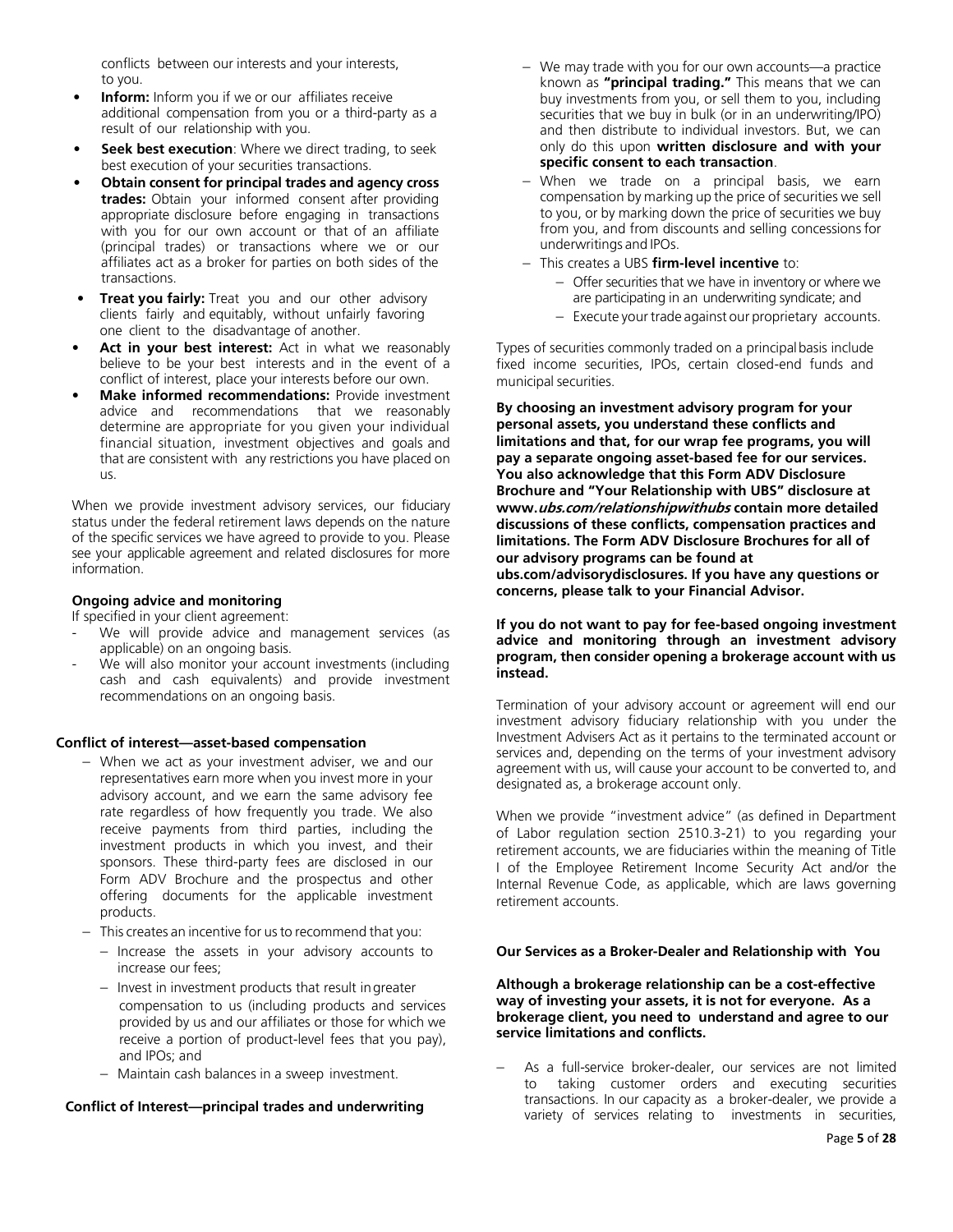including investment research, trade execution and custody services. We may also make recommendations to our brokerage clients about whether to buy, sell or hold securities, and/or access banking-related services such as credit cards, mortgages, credit lines and margin for your accounts. We do not make investment decisions for you or manage your accounts on a discretionary basis. We will only buy or sell securities for brokerage clients based on specific directions from you. We do not make investment decisions for clients or manage their accounts on a discretionary basis. We will only buy or sell securities for brokerage clients based on specific directions from you.

- − We receive **transaction-based compensation** for trades you decide to enter into, which includes commissions, administrative fees and compensation from third parties that are disclosed to you.
- − Unlike how we charge for investment advisory services, **we do not charge or receive a separate fee for our advice or recommendations** and our recommendations are provided solely incidental to our brokerage services.

#### **Our Responsibilities to You as a Broker-Dealer**

When UBS acts as a broker-dealer, including when we recommend securities transactions and/or banking-related services in your account, or make any recommendation on an account that has terminated investment advisory services, **UBS does not act as a registered investment adviser.**

When we act as your broker-dealer, we are subject to the Securities Exchange Act of 1934, the Securities Act of 1933, the rules of selfregulatory organizations such as the Financial Industry Regulatory Authority (FINRA), the rules of the New York Stock Exchange and applicable state laws. When you have a brokerage account with us, we have the following responsibilities:

- Fairness obligation: We have a duty to deal fairly with you. Consistent with our duty offairness, we are obligated to make sure that the prices you receive when we execute transactions for you are reasonable and fair in light of prevailing market conditions and that the commissions andother fees we charge you are not excessive.
- Seek best execution: Where we direct trading, to seek best execution of your securities transactions.
- **Suitability:** We must have a reasonable basis for believing that any securities recommendations we make to you are suitable and appropriate for you, given your individual financial circumstances, needs and goals.
- **Best interest:** If you are an "individual wealth management client" We must have a reasonable basis for believing that a recommendation of any securities transaction or investment strategy involving securities is in your best interest, without placing the financial or other interest of the firm or Financial Advisor ahead of your interests. As part of our best interest obligation, we must provide written full and fair disclosure of all material facts relating to the scope and terms of our relationship with you. "Individual Wealth Management Client" is a natural person, or the legal representative of a natural person, who receives a recommendation from UBS and uses it primarily for personal, family or household purposes.
- − **Principal trading: We are permitted to buy securities from you or sell securities to you from our (or our affiliates)**

**own inventory, known as "principal trading"** and earn a profit on those transactions. When we engage in principal trades, we disclose the capacity in which we acted on your trade confirmation, though we are not required to communicate this or obtain your consent in advance or to inform you of the profit earned on the trades. Absent special circumstances, **we are not held to the same legal standards that apply when providing investment advisory services to you**. Our legal obligations to disclose detailed information to you about the nature and scope of our business, personnel, fees, conflicts between our interests and your interests and other matters are more limited than when we are providing investment advisory services to you. Notwithstanding the foregoing, principal trading is subject to certain restrictions - and in many cases not allowed - with respect to retirement plans subject to ERISA.

- **No monitoring:** We have no duty to provide ongoing recommendations or monitor your investments. We are not obligated to provide recommendations to you, or to update recommendations made previously, and not doing so should not be viewed as a recommendation to hold an investment.
- **Your responsibility:** You are responsible for independently ensuring that the investments in your accounts remain appropriate given your investment objective, risk tolerance, financial circumstances and investment needs.
- − **Transaction-based compensation**: We receive transactionbased compensation for trades you decide to enter into, which includes commissions, administrative fees and compensation from third parties that are disclosed to you.
- − **No separate fee for advice:** Unlike how we charge for investment advisory services, we do not charge or receive a separate fee for our advice or recommendations and our recommendations are provided solely as incidental to our brokerage services.

#### **Conflict of interest: Transaction compensation**

When we act as a broker-dealer, we are compensated by the **commissions and fees you pay us** as well as through **revenue we receive from third-parties** that often include the sponsors of investment products on our platform. Your Financial Advisor does not receive a portion of all of these amounts so that some conflicts apply at the Financial Advisor level and some apply only to UBS at the firm level.

**Financial Advisor conflicts** include incentives to recommend:

- Investments that result in greater compensation.
- That you trade more frequently.

**UBS firm-level conflicts** include incentives to:

- Offer products and services that we or our affiliates create.
- Offer products and services from companies that offer us revenue.
- − Maintain a sweep program for uninvested cash balances using our affiliate bank or money market funds of our affiliates.
- − Route trades to our affiliate for execution.

#### **Conflict of interest: Principal trades and underwriting**

− We may trade with you for our own accounts. This means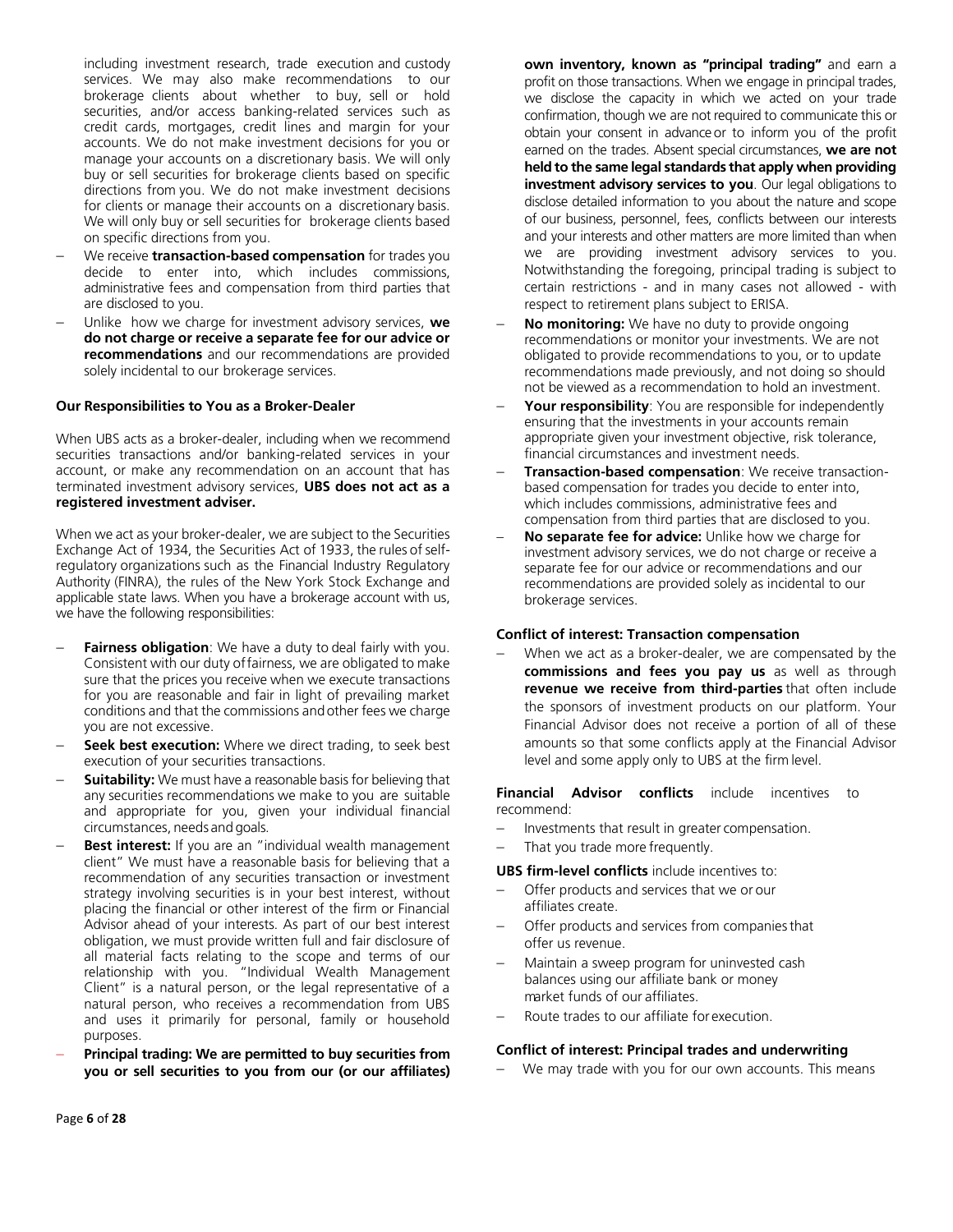that we can buy investments from you, or sell them to you, including securities that we buy in bulk [or in an underwriting/initial public offering (IPO)] and then distribute to individual investors.

When we trade on a principal basis, we earn compensation by **marking up the price of securities** we sell to you, or **by marking down the price of securities** we buy from you, and from discounts and selling concessions for underwritings and IPOs.

This creates a **UBS firm-level incentive** to:

- Offer securities that we have in inventory or where we are participating in anunderwriting syndicate; and
- Execute your trade against our proprietary accounts.

Types of securities commonly traded on a principalbasis include fixed income securities, IPOs, certain closed-end funds and municipal securities.

# <span id="page-6-0"></span>**ITEM 4. ADVISORY BUSINESS**

This brochure describes our financial planning services for a fee, also referred to as our Financial Planning Advisory Services (Financial Planning Services). When we charge a fee for Financial Planning Services, we act in the capacity of an investment adviser. We also provide financial planning services (as well as aspects of these services, such as an asset allocation analysis), free of charge in our capacity as a broker-dealer. In deciding whether to obtain the Financial Planning Services for a fee, you should consider whether you prefer to enter into a fiduciary relationship with us under the Investment Advisers Act that is governed by a written services agreement outlining the services you will receive and the duration of the engagement, the scope and complexity of your planning needs and whether you want the engagement to extend beyond the delivery of the financial plan. Throughout this document, references to Financial Planning Services mean those services subject to a fee and provided to you as an investment adviser.

# <span id="page-6-1"></span>**A. Our Corporate Structure**

UBS Financial Services Inc. was organized as a Delaware corporation on June 30, 1969. UBS Financial Services Inc. became a registered investment adviser on January 22, 1971. It is a wholly owned subsidiary of UBS Americas Inc., a Delaware corporation. UBS Americas Inc. is a wholly owned subsidiary of UBS Americas Holding LLC, which in turn is a wholly owned subsidiary of UBS AG, a Swiss stock corporation whose business purpose is the operation of a bank, with a scope of operations extending to all types of banking, financial, advisory, trading and service activities in Switzerland and abroad. UBS AG is in turn a wholly owned subsidiary of UBS Group AG, the holding company of the UBS Group.

#### <span id="page-6-2"></span>**B. Our Advisory Services**

#### **UBS Financial Planning Services**

We offer customized Financial Planning Services designed to help you assess your financial situation and pursue your long term objectives. Our Financial Planning Services are designed to be a collaborative experience tailored to your personal goals and customized to the complexity of your financial circumstances.

#### **Our Approach**

The following steps are the cornerstone of our client experience process. These steps are geared towards developing a long-term relationship and are the process through which our Financial Advisors deliver services to our clients, including Financial Planning Services .

- 1. *Understand Your Goals*. We will begin by understanding your financial needs and goals, and ensure we have a clear vision of your current financial position and your objectives.
- 2. *Gather Information*. We will gather information about your financial situation such as bank and brokerage statements, employee benefits statements, living expenses and income sources, and insurance information.
- 3. *Analyze Your Situation*. We will review the information you have provided and prepare an analysis that, depending on the complexity of your situation, may integrate multiple financial planning topics.
- 4. *Develop and Propose.* We will provide financial planning recommendations and guidance based on your personal goals, such as strategies to help fund retirement goals, liability management techniques, wealth protection strategies, and preparing to pass wealth to beneficiaries in an efficient manner.
- 5. *Review*. During the engagement for Financial Planning Services, which is typically for a period of one year, we can continue to assess your financial planning needs; update your financial plan as necessary; assess your progress to your goals; and identify changes to your financial situation and objectives that may impact your financial goals.

#### **Financial Planning Topics**

Depending on your personal situation, your financial plan may provide general guidance around one or more of the following financial goals.

- 1. Retirement planning—strategies for funding your retirement or transitioning into retirement with adequate income
- 2. Education funding—strategies for funding education of children, grandchildren or others
- 3. Planning to meet other goals—strategies for funding a particular goal or future purchase.

In addition to reviewing specific financial goals, we will also address other subjects applicable to your personal situation, such as one or more of the following:

- 1. Resources review—A high level compilation of your assets, liabilities, income and expenses. We may also provide recommendations on your resources to help you reach your financial goals, including liability management techniques and savings strategies.
- 2. Insurance planning—An inventory of your life, disability or long term care insurance policies. We may also analyze your needs in the event of death, long term illness or disability, as applicable.
- 3. Employee equity benefits planning—An assessment of your employer- sponsored equity based benefits.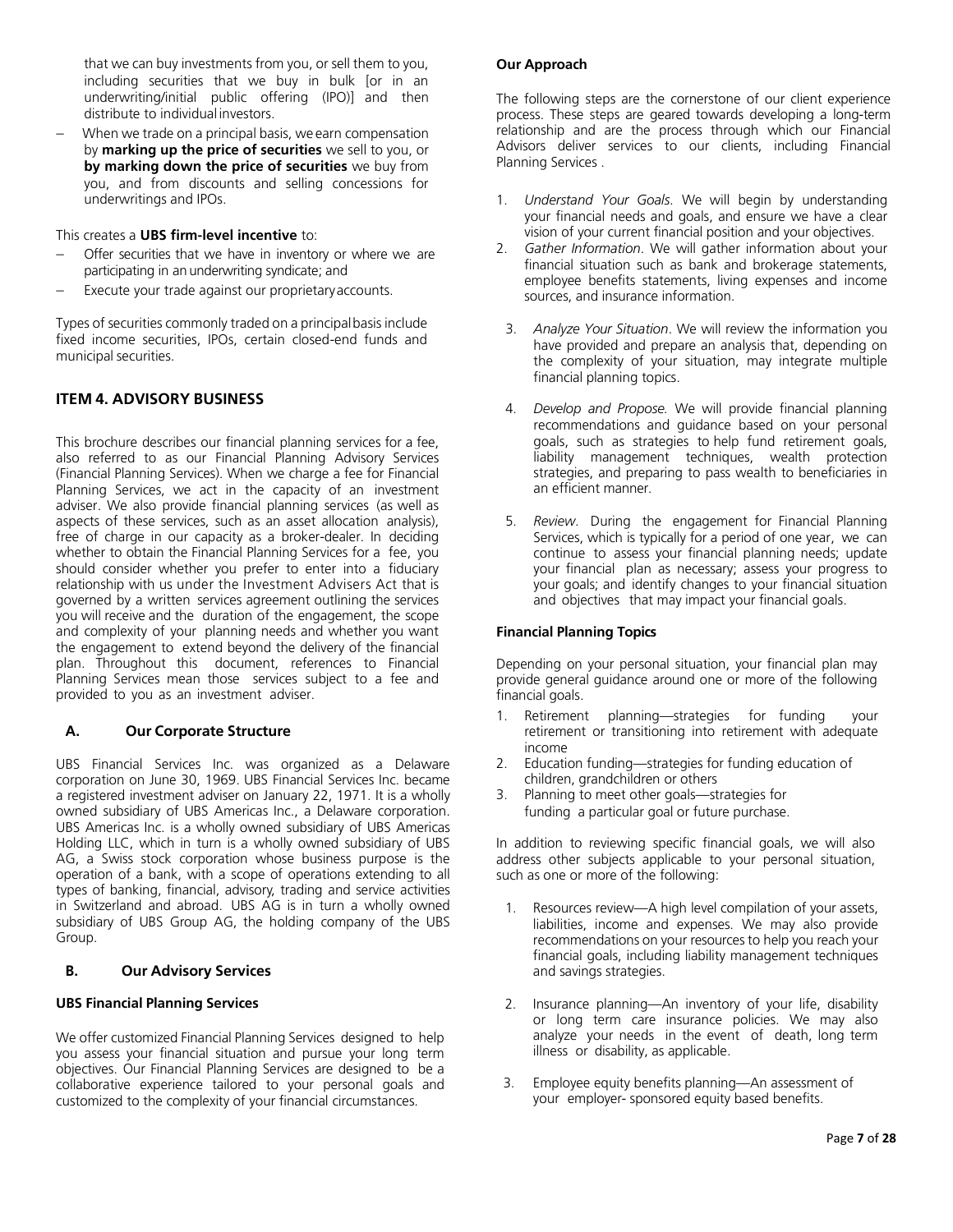- 4. Evaluate tax considerations—A review of general tax considerations, which may include tax planning strategies, which you can address with your tax advisors.
- 5. Estate and legacy planning—An inventory of your basic estate planning documents. We can also review asset ownership and beneficiary designations, provide general observations and discussion points on your current estate plan, and identify strategies to explore or ideas for improving your estate plan, which you can address with your legal advisors.
- 6. Asset allocation and illustration of concentrated positions— A review of the current asset allocation for assets included in the plan and suggest alternative allocations to help you pursue your financial goals. We may also illustrate strategies including stock option exercise and sale strategies. Our Financial Planning Services do not provide market timing or other product transfer timing advice, or advice regarding particular securities or investments.

#### **Financial Planning Resources**

In working with you to develop a financial plan, your Financial Advisor will analyze your situation using one of the financial planning resources described below. These resources provide a personalized report to help you assess your financial situation and your ability to pursue specific financial goals.

*Financial Goal Analysis*—Financial Goal Analysis is a goal based report available directly from your Financial Advisor and will include one or more of the following areas: Current Plan (a summary of current assets and their assignment to specific goals), Net Worth, Investment Profile, Asset Allocation Results, What If Comparison (a summary comparison of the Current Plan to an Alternative Plan), Plan Summary, Life Insurance Needs Analysis, Disability Needs Analysis, Long Term Care Needs Analysis, Estate Analysis (a summary of the current estate predicated upon information provided by the client), Stock Options and Restricted Stock Summary (calculations based on Client's selection of potential future price and exercise strategy for options—up to 3 scenarios can be provided).

*Preferred Planning*—The Preferred Plan is a cash flow based analysis designed to provide a detailed review of your financial planning objectives and is available directly from your Financial Advisor or may be prepared by the UBS Financial Planning Department or other UBS specialist, and delivered by your Financial Advisor or other specialist. Using information that you provide, a Preferred Planning report consists of various sections chosen for you by you and/or your Financial Advisor based on your specific needs. The Preferred Planning report will include an analysis of one or more of the following areas**:** Current Net Worth, Current Cash Flow, Education Planning, Major Purchase Planning, Risk Management Planning (can include disability and long term care needs), Asset Allocation, Estate Planning, Survivor Needs Analysis and an Alternative Plan and Action Plan. We may provide an additional customized report during the engagement, including tax and estate planning considerations, and may model alternate strategies for consideration.

#### **Financial Planning Services for Corporate Employees**

UBS provides the Financial Planning Services described in the brochure to individuals directly or through employer sponsored programs governed by written agreement between UBS and the

#### **See Item 5 "Fees and Compensation" for a description of the fees for our Financial Planning Services.**

#### **Financial Planning as an Investment Advisory Service**

We offer Financial Planning Services for a fee as an investment advisory service that creates a fiduciary relationship under the Investment Advisers Act of 1940, which regulates the activities of registered investment advisers. As a fiduciary under the Investment Advisers Act, we must place your interests above our own. This Disclosure Brochure explains your rights and our obligations in providing you with Financial Planning Services for a fee. Please read it carefully and keep it for your records.

**Please note that although we act as your investment adviser under the Investment Advisers Act in providing these Financial Planning Services to you, this does not affect any other relationship you may have with your Financial Advisor or UBS. The nature of existing UBS accounts or accounts you may open in the future, your rights and obligations relating to these accounts, and the terms and conditions of any UBS account agreement in effect now or in the future do not change in any way.**

#### **Financial Planning & Securities Recommendations**

Our Financial Planning Services do not include implementation of the plan, or initial or on-going advice regarding specific securities or other investments. You are not required to establish accounts, purchase products that UBS distributes, or otherwise transact business with UBS Financial Services Inc. or any of our affiliates in order to put into action any aspect of your financial plan. If you would like UBS to be involved with helping you develop an investment strategy, we would welcome the opportunity to assist you. The capacity in which we act when helping you implement an investment strategy will depend on, and vary by, the nature of your accounts (i.e., brokerage or advisory accounts) used for such implementation, and it is not impacted by the Financial Planning Services we provide to you.

#### **Tax Strategies**

Any information presented in a financial planning report regarding potential tax considerations is not intended as tax advice and should not be relied upon for the purpose of avoiding any tax penalties. Neither UBS Financial Services nor any of its employees provide tax or legal advice and our Financial Planning Services are not intended to provide, and should not be construed as providing, such advice. You must consult with your legal or tax advisors regarding your personal circumstances. In addition, our Financial Planning Services assume that you are a U.S. citizen or resident and subject to U.S. taxes. Our Financial Planning Services may therefore not be applicable to or appropriate for non-US citizens or those persons subject to other tax jurisdictions and requirements.

#### **Scope of Financial Planning Services**

Financial Planning Services do not address every aspect of a client's financial life (e.g., areas not covered include analysis of property and casualty, homeowners, and excess liability coverage, etc.). In addition, a topic may not be included in your financial plan for a variety of reasons (e.g., insufficient data provided, separate analysis to be provided, etc.) and such omission does not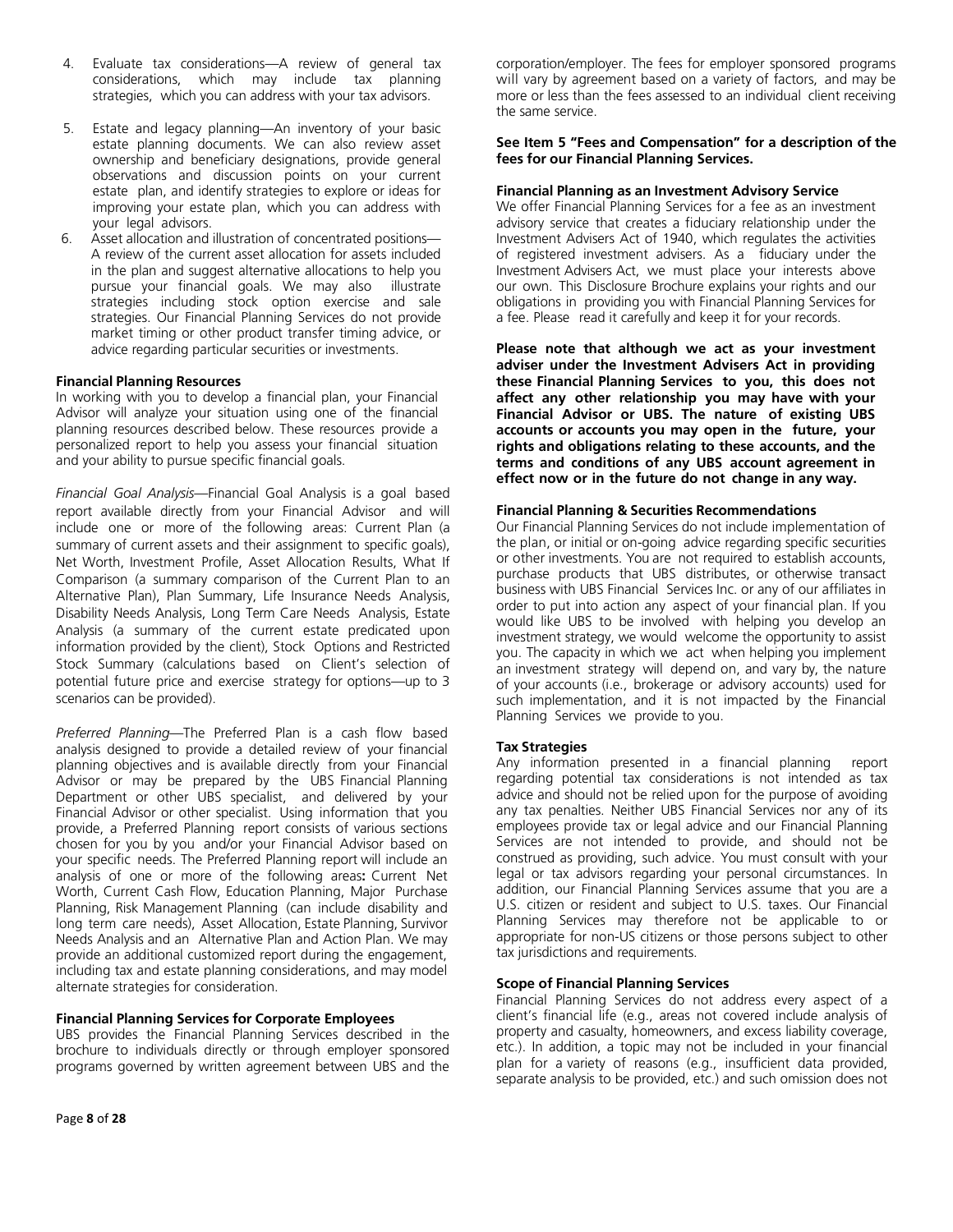indicate that the topic is not applicable to your financial situation. Please consult with your Financial Advisor regarding the specific topics you would like to include in your Financial Planning Services. Also, unless otherwise noted, our Financial Planning Services do not analyze your estate planning documents and, accordingly, the current estate and death tax liabilities illustrated are estimates. You are advised to seek the counsel of your legal and tax advisors for a complete analysis of your estate and death tax liabilities.

#### **Other Investment Advisory Services**

We offer other advisory services not described in this brochure. If you would like more information please ask your Financial Advisor for the Form ADV Disclosure Brochure for those programs and services.

We do not hold ourselves out as specializing in a particular type of advisory service or strategy. Instead, our advisory programs and services offer a broad variety of strategies, investment options and asset allocations and features.

#### **Wrap Fee Programs:**

| Program type                    | <b>Programs included</b>                   |
|---------------------------------|--------------------------------------------|
| Discretionary Programs          | UBS Advice Portfolio                       |
|                                 | Program, Portfolio                         |
|                                 | Management                                 |
|                                 | Program, and Advisor<br>Allocation Program |
| Separately Managed Account      | ACCESS and Managed                         |
| (SMA) Programs                  | Accounts Consulting                        |
| Unified Managed Account         | UBS Strategic Wealth                       |
| Program                         | Portfolio                                  |
| Non-Discretionary Advisory      | PACE and UBS Strategic                     |
| Programs                        | Advisor Program                            |
| Portfolio Based Advisory        | <b>UBS Consolidated Advisory</b>           |
| Program                         | Program ("UBS-CAP                          |
| Alternative Investments         | Program")                                  |
| Advisory Program (non-<br>wrap) | <b>UBS CAP Select</b>                      |

Consulting Services: We offer consulting services to retirement plans, institutions, foundations, endowments and corporate clients for an asset- based, or fixed fee, or a combination thereof. Consulting services may include, but are not limited to, helping a client establish or amend investment policies and objectives; assisting in an investment manager search; aiding in asset allocation modeling; providing asset/liability analysis for defined benefit plans; providing investment evaluation; determining the number and type of investment alternatives to be offered to plan participants; developing criteria to select and evaluate service providers; providing performance evaluations; and providing education and consulting, which can include a variety of educational seminars with subjects such as investing, saving for retirement, distribution planning and transition, and enrollment seminars.

There are important differences among these Programs in terms of services, structure and administration, the depth of research conducted on the managers available in the programs, fees and the compensation that Financial Advisors receive. Please review the details of each service and program carefully as you decide which program is appropriate for your investment needs.

While we offer an extensive list of investment options, strategies and a variety of asset allocation models and investment strategies, our offerings are limited to those approved for sale or recommendation at the firm. We do not offer or recommend every investment strategy, asset allocation model, financial planning strategy or investment available in the industry.

#### **Qualifications of Financial Advisors and Specialists Who Provide Financial Planning Services**

Most of our Financial Advisors are registered as broker- dealer and investment adviser representatives. We generally do not impose special requirements such as length of service, education or qualification requirements (other than the required registrations) for Financial Advisors who participate in our Financial Planning Services. All Financial Advisors are required to complete a mandatory web-based training course in order to familiarize them with the firm's financial planning services and the analysis and reports used to deliver the services. Some advisory programs require that Financial Advisors fulfill certain internal training requirements in order to undertake certain activities.

Generally, our Financial Advisors and professional personnel who provide Financial Planning Services to clients have a college degree and/or securities industry experience. In addition, certain Financial Advisors and other UBS Financial Services Inc. employees participating in Financial Planning Services may possess a professional designation (e.g., Certified FinancialPlanner™ (CFP®), Chartered Financial Consultant (ChFC), etc.) or an internal certification. Holding a professional designation typically indicates that the employee has completed certain courses or continuing education. However, an employee's use of such designations does not change the obligations of UBS as a firm in providing investment advisory or brokerage products and services to you.

Members of home office groups (specialists) who assist Financial Advisors in delivering Financial Planning Services may hold advanced professional designations such as a JD, CPA, Masters Degree in Taxation, Certified Financial Planner™ (CFP®), Chartered Financial Consultant (ChFC), Certified Life Underwriter (CLU), Chartered Advisor in Philanthropy (CAP) and Accredited Estate Planner (AEP).

In connection with our Financial Planning Services, we will provide to you a Brochure Supplement for your Financial Advisor and, if applicable, any specialist involved in providing the Financial Planning Service to you. The Brochure Supplement includes information regarding your Financial Advisor's education, business experience, disciplinary history, outside business activities, their compensation and supervision. You may also obtain information about your Financial Advisor, their licenses, educational background, employment history, and if they have had any problems with regulators or received serious complaints from investors through the FINRA BrokerCheck service available from FINRA at [http://www.finra.org](http://www.finra.org/) or from the Securities and Exchange Commission at [www.adviserinfo.sec.gov](http://www.adviserinfo.sec.gov/).

You can also contact your state securities regulator through the North American Securities Administrators Association's website at [http://www.nasaa.org](http://www.nasaa.org/) and request information about our firm and your Financial Advisor.

#### <span id="page-8-0"></span>**C. How We Tailor Our Advisory Services**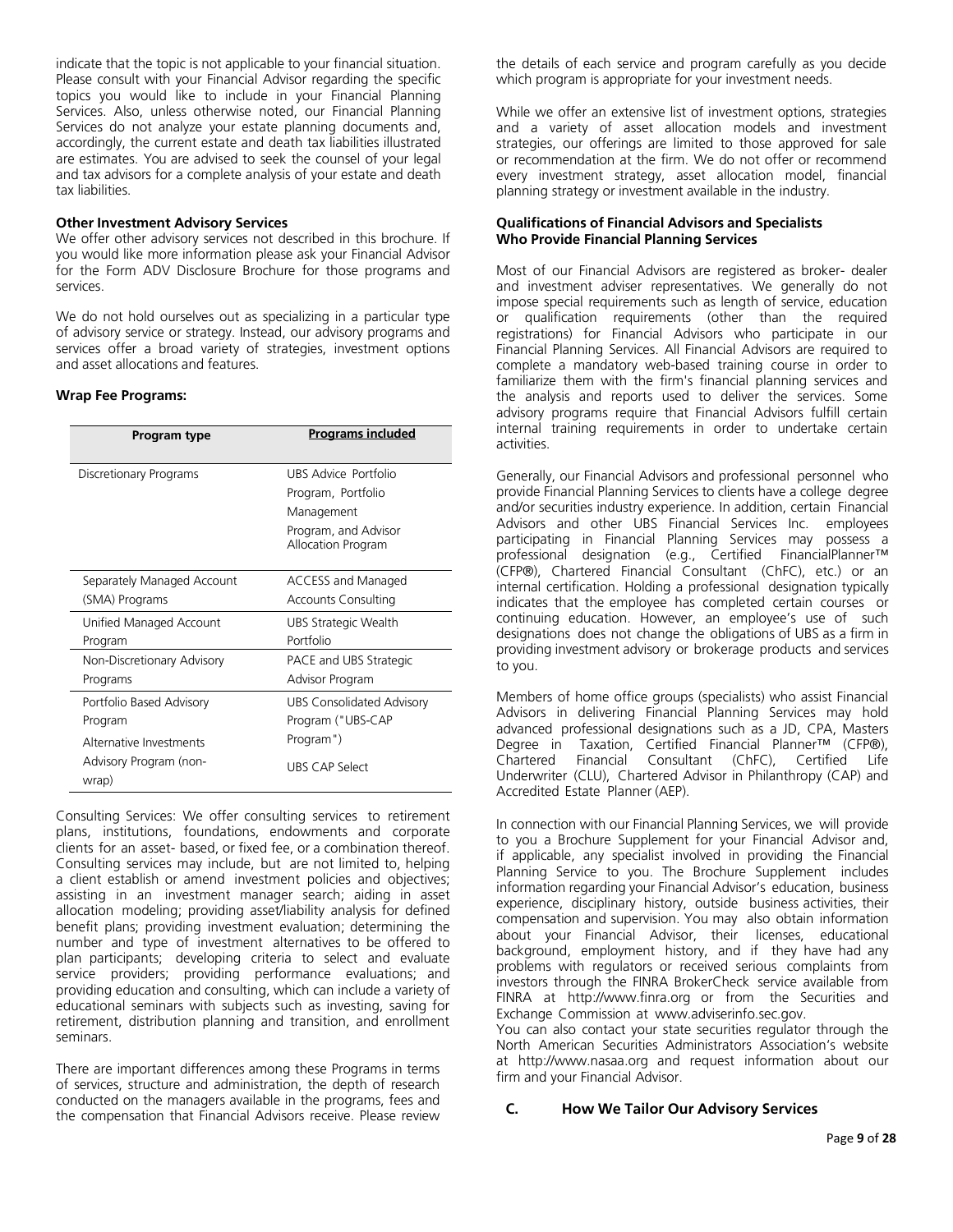All of our Financial Planning Services are based on information you provide regarding your particular goals and circumstances. Financial Planning Services using Financial Goal Analysis and Preferred Planning resources are tailored to your specific investment objectives, risk tolerance and goals in various ways, including the following:

– *Reports.* The reports we provide can be tailored to meet your particular needs and goals. You and your Financial Advisor can determine which types of analysis to include in your reports.

– *Asset Allocations*. If a report includes a target allocation for you, the asset allocation will be based on a proprietary process which includes an assessment of your risk tolerance and offers several possible asset allocation models, as described below.

Your responses to certain risk tolerance questions are used in order to determine an appropriate allocation that does not exceed your stated risk profile.

The risk category ratings were developed to approximate investor expectations of risk and reward, and to reflect the preferences of a range of investors from conservative to aggressive. There can be no assurance that the stated investment objective of any investment strategy will be realized.

With the advice of your Financial Advisor, you can tailor your allocations to your needs, but the target allocation may not exceed internally determined risk bands. We may change, in our sole discretion, the number and types of asset allocation models offered in our programs.

The target allocation and changes to other goals and assumptions (for example, retirement age, savings amount, adding new goals), are used to develop an alternative plan for your consideration.

# <span id="page-9-0"></span>**D. Provision of Portfolio Management Services in Wrap Fee Programs**

Our Financial Planning Services do not include the participation in, or offering of those services in wrap fee programs.

Portfolio management services, and in some programs by our Financial Advisors as discretionary portfolio managers, are available in the wrap fee programs we sponsor. We receive a wrap fee for those services and share a portion of that fee with Financial Advisors who participate in the wrap programs. Details of the programs are available in our Wrap Fee Disclosure Brochure which is available from your Financial Advisor.

Financial Advisors who participate in wrap fee programs may also have clients with accounts in brokerage or other advisory programs. The services and management of those accounts differ. For example, when acting in a discretionary capacity, Portfolio Management Program ("PMP") Financial Advisors should place transactions for their PMP clients' accounts prior to soliciting the same securities in their non-discretionary advisory and brokerage clients' accounts. PMP Financial Advisors are also subject to an internal personal trading policy.

Our activities as portfolio manager and sponsor of wrap fee programs are separate from our Financial Planning Services.

# <span id="page-9-1"></span>**E. Assets Under Management**

Our Financial Planning Services do not include our management of client assets on a discretionary or non- discretionary basis.

Our assets under management as of December 31, 2021 are listed below. These figures include asset values for DVP accounts as of 12/31/21 (where data is available), but exclude other assets held away from UBS for which we don't have discretionary authority or are not traded through UBS, and assets in separately managed accounts for which we do not have the authority to hire and fire managers. Although this information does not apply to our Financial Planning Services, it provides you additional background regarding our activities as an investment adviser.

- Non-discretionary Programs: \$375,033,392,182
- Discretionary Programs: \$317,258,853,342
- Total: \$692,292,245,524

# <span id="page-9-2"></span>**ITEM 5. FEES AND COMPENSATION**

### <span id="page-9-3"></span>**A. Financial Planning Fees**

Fees for Financial Planning Services:

- General range, \$500 to \$50,000, but most clients pay from \$1,000 to \$10,000
- Fees greater than \$50,000 and not exceeding \$100,000 may be permitted for complex situations involving relationships with a net worth of \$100 million or more

Fees for our Financial Planning Services are negotiable, are at our sole discretion and may differ significantly from client to client based on a number of factors. These factors include, but are not limited to:

- the range of Financial Planning Services selected,
- the scope of the engagement,
- the complexity of the services provided,
- the nature and amount of client assets involved, and
- the Financial Advisor's business model

Our ability to negotiate the fee may result in one client paying for the same set of Financial Planning Services provided to another client at a lower fee. We may also discount fees for clients in certain circumstances.

#### **Your Financial Advisor receives a percentage of the Financial Planning Fees you pay to us.**

Fees as well as other account requirements may vary as a result of the application of prior policies depending upon when you received Financial Planning Services from us. From time to time, the fees for Financial Planning Services or certain Advisory services available through UBS may be reduced for our employees, certain other family members or employees of our affiliates.

Other types of fee arrangements—such as wrap fee arrangements, or a fixed fee arrangement—are available in other advisory programs and services. We may enter into special agreements to provide other services involving specific clients,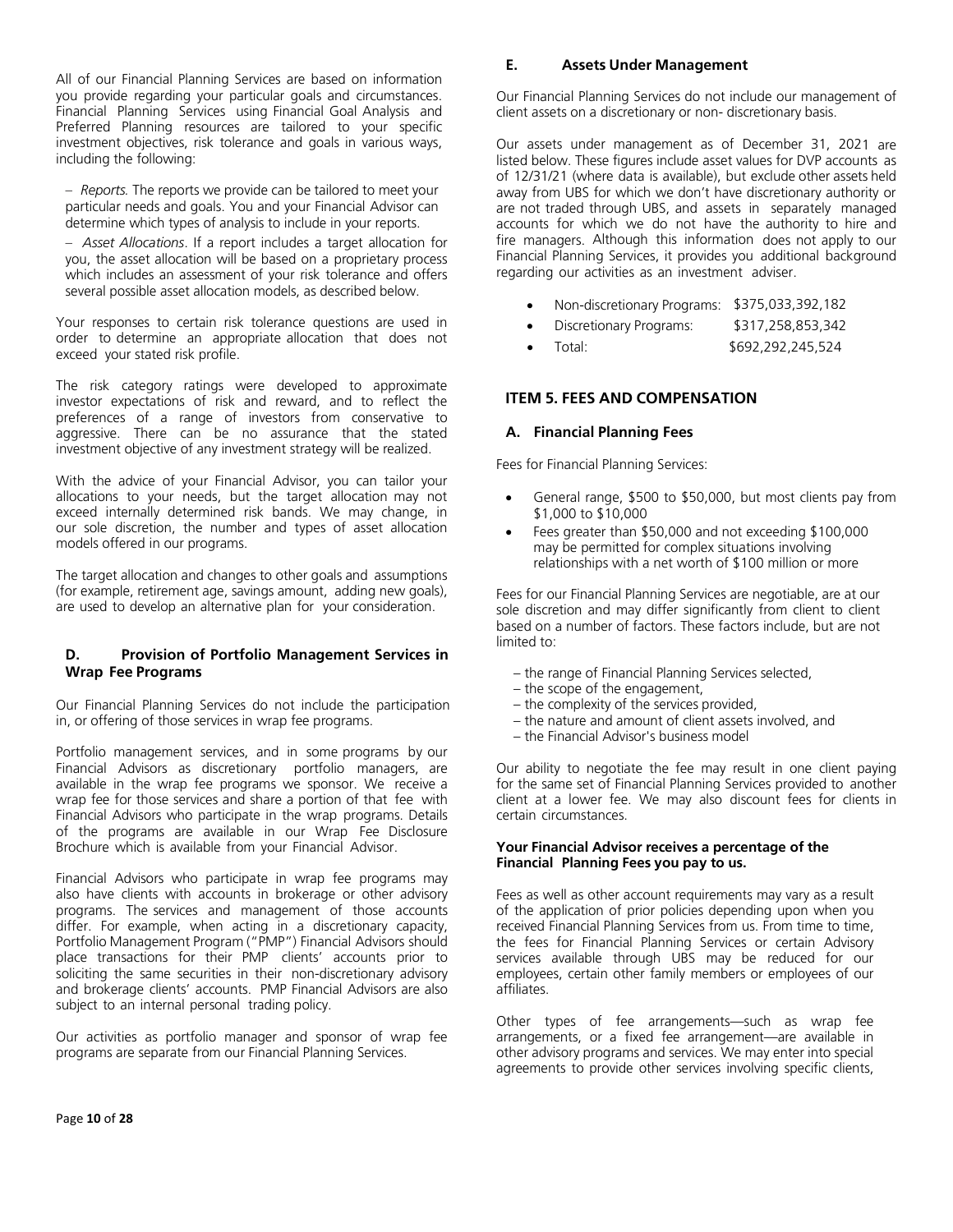Financial Advisors or any of our branch offices. For more information regarding the above, contact your Financial Advisor.

#### **Financial Planning Services at No Charge**

**We also provide financial planning services (and certain aspects of the service, such as an asset allocation analysis) at no charge as a service incidental to our brokerage relationship with clients. When no fee is charged for the service, we will act as your broker and not in a fiduciary capacity under the Investment Advisers Act.**

#### <span id="page-10-0"></span>**B. Billing Practices**

Fees associated with the Financial Planning Services are disclosed, in advance, in a separate services agreement. The engagement begins at the time we accept the services agreement, rather than after delivery of the financial planning report. We will send you confirmation of our acceptance. Fees are payable in accordance with the schedule selected, which can include payment at the start of the engagement, at the end, or during the engagement. Payment is made by check or by debit from a UBS account you designate.

### <span id="page-10-1"></span>**C. Fees/Other Charges Not Covered by Your Financial Planning Fee**

The fee you pay covers only the Financial Planning Services selected in the agreement you enter into with us. The fee does not cover any other services, accounts or products. If you maintain accounts with us, or if we assist you in implementing your financial plan, you will pay other charges in addition to the Financial Planning Services fee. This will add to the overall compensation that we receive. Fees for Financial Planning Services will not be reduced or offset by these other fees. Notably, these additional fees will reduce the overall return of accounts you maintain with us. Examples of additional fees you may incur that are not part of the Financial Planning Services fees include:

- **Implementation of your Financial Plan:** Our fees for Financial Planning Services do not include the asset-based fees, transaction based charges or commissions, account maintenance fees or other charges you may incur in implementing your financial plan. You will incur such fees whether you implement your financial plan at UBS or at other financial institutions.
- custody fees imposed by other financial institutions if you choose to custody your assets at other financial institutions;
- fees associated with custody, delivery and conversion of precious metals imposed by affiliates, or other financial institutions;
- mark-ups/mark-downs on principal transactions with us, our affiliates or other broker-dealers;
- internal trust fees;
- costs relating to trading in and holding foreign securities (other than commissions otherwise payable to us)
- internal administrative, management, redemption and performance fees that may be imposed by collective

investment vehicles such as open-end and closed-end mutual funds, UITs, hedge funds and other alternative investments, exchange-traded funds or real estate investment trusts;

and other specialized charges, such as transfer taxes, and fees we charge to customers to off-set fees we pay to exchanges and/or regulatory agencies on certain transactions.

Either UBS Financial Services or UBS Bank USA will also charge interest on any outstanding loan balances (including margin loans) to clients who borrow money from us or UBS Bank USA. Clients also may be charged additional fees for specific account services, such as:

- Account Transfer Fee
- Wire transfer charges
- Annual Account Service Fees for retirement accounts
- Fees relating to custody and transactions in physical securities
- Voluntary corporate actions fees
- Fees for RMA and BSA services

# <span id="page-10-2"></span>**D. Payment of Fees and Refunds**

Fees are payable in accordance with the schedule selected, which can include payment at the start of the engagement, at the end, or during the engagement. Clients may cancel the agreement for the services and receive a full refund of fees paid by contacting their Financial Advisor within 5 business days from the date we accept the services agreement. After that period, the fee is refundable in accordance with our agreement.

### <span id="page-10-3"></span>**E. Compensation to Financial Advisors Who Recommend Advisory Programs**

Our standard compensation plan for Financial Advisors consists of: (1) a guaranteed monthly minimum draw required by applicable law; (2) a monthly earned payout based on the Financial Advisor's production if it is greater than the monthly minimum draw; and (3) a Year-End Award.

Both monthly production payout and any Year-End Award are determined using an overall Incentive Grid Rate (a percentage) for each Financial Advisor. Incentive Grid Rates range from 30% to 60%, with either 10% or 15% of the rate credited toward an annual year-end award, which is generally paid on a deferred schedule described below. The Incentive Grid Rate increases as a Financial Advisor's production increases.

#### **Monthly Earned Payout**

The payout is a percentage (referred to as a production payout rate) of the production (generally transaction revenue and investment advisory program fees) that each Financial Advisor generates during that month minus deferrals and adjustments specified in our Financial Advisor Compensation Plan. Account maintenance fees are not eligible for a payout as are certain transaction and advisory fees that are priced below a specific level. Financial Advisors working as part of a team that meets minimum production requirements can qualify for a higher production payout rate than they would receive working as an individual.

Financial Advisors are not generally paid on households that fall under the thresholds below:

• Wealth Management US households: \$250,000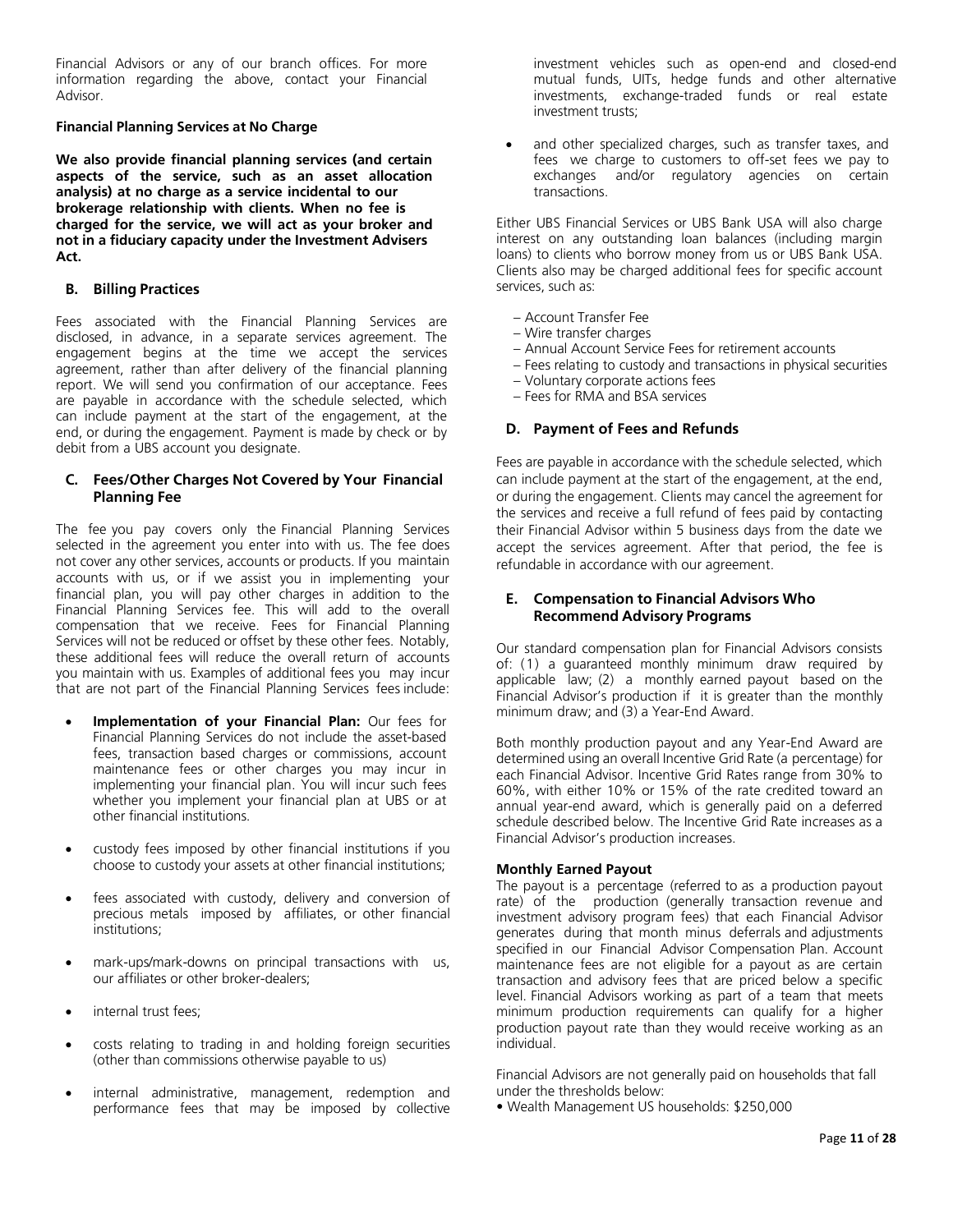# • International households: \$1,000,000

• Private Wealth Management households: \$2,000,000

Financial Advisors receive compensation for production generated in accounts they migrate to the Wealth Advice Center based on the value of the assets in the account household. For households over \$100,000, Financial Advisors are credited with the Incentive Grid Rate applicable to them. For households under \$100,000, advisors are credited with the Incentive Grid Rate of 30%. Effective after June 30, 2022, the thresholds will be raised to \$250,000.

#### **We reserve the right, at our discretion and without prior notice, to change the methods by which we compensate our Financial Advisors and employees, including reducing and/or denying production payout and/or awards at our discretion for any reason.**

**Investment Advisory Programs:** For our Investment Advisory Programs (asset-based fee programs) and Financial Planning Services the Incentive Grid Rate is applied to the program fees credited to the Financial Advisor by the Firm, but the payout is generally reduced for accounts priced below certain thresholds. Advisory accounts in relationships with assets over certain thresholds may have customized pricing and/or payout rates as approved by the Firm.

The differences in the way we compensate Financial Advisors for the products we offer create financial incentives for Financial Advisors to recommend certain products and account types over others, to encourage clients to purchase multiple products and services, and to choose a payment structure for products and services that generates greater compensation.

We address our conflicts of interest by maintaining policies and procedures requiring that Financial Advisors act in your best interest, reasonably supervising their activities and disclosing these conflicts so that you can make fully informed decisions

# **Year-End Award**

Depending on the Financial Advisor's overall Incentive Grid Rate (see above), the percentage deferred to the Year-End Award will generally range from 3% to 9%. Any granted Year-End Award generally consists of a deferred cash award paid annually over a specified time frame (provided the Financial Advisor is employed with UBS on the payment date) and restricted equity/notional shares, subject to vesting and forfeiture rules, or some combination thereof. A Year-End Award below a certain threshold is paid in cash (subject to continued employment through the payment date).

**Additional Rewards**: Financial Advisors are generally eligible to qualify for recognition programs, which are based on production, and length of service at the firm. We may reduce or deny participation in such recognitions for any reason at our discretion.

Recognition Councils. At UBS, there are four Recognition Councils for top-performing Financial Advisors. They are Pinnacle Council, Chairman's Council, President's Council and Director's Council. Membership is based on a combination of production and net new business rankings and other eligibility factors set by the firm, including disciplinary history and compliance with firm rules, standards and policies. Pinnacle and Chairman's Council members are given the opportunity to receive credit card points or select a gift from a catalogue valued at up to \$1,125. They are also given the opportunity for them and a guest to attend a conference that is paid for by the firm. The conference choices all have a training and education component and have a value of up to \$12,000 per person. Instead of the conference, the council member may select a membership in a shared private air travel group valued at \$17,000. President's and Director's Council members are given the opportunity to receive credit card points or select a gift from a catalogue valued at up to \$1,125 or the opportunity for them and a guest to participate in a conference if space is available.

• The Expense Allowance Program. Recognition Council members and other Financial Advisors meeting minimum production levels are generally eligible to participate in the Expense Allowance Program, which provides an expense allowance for the purpose of promoting business. The amount of the expense allowance awarded is based on production level and Recognition Council Membership.

# **Other compensation practices**

Under certain circumstances (e.g., acquisitions and recruitment; or particular programs or designations, such as Wealth Advice Center, Wealth Planning Associate, Financial Advisor Associate, Institutional Consulting, Retirement Plan Consulting Services, Retirement Plan Advisor, Retirement Plan Advisor, and Retirement Plan Manager, some Financial Advisors or producing Branch Managers are compensated differently.

**Compensation for Financial Advisors recruited from other firms:** In general, if your Financial Advisor is joining UBS from another firm, you should discuss the reasons your Financial Advisor decided to change firms and any costs or changes in services you incur by transferring your accounts to UBS. Typically, UBS pays Financial Advisors financial incentives when they join and on an ongoing basis as described below.

Financial Advisors who were recruited to UBS prior to November 2016 were eligible to receive incentives at the time they joined (based on prior firm revenue) and are eligible to receive additional incentives while employed at UBS, based on reaching certain minimum asset and/or production levels or other targets within a specified period of time after joining UBS. Financial Advisors hired after November 2016 are similarly eligible to receive substantial incentives at the time they join UBS based on prior firm revenue. In some cases, to maintain the incentives, the recruited Financial Advisors are required to achieve and maintain asset levels as determined at the time of joining UBS.

Generally, these incentives are the continuance of monthly payments for up to 10 years, unless the threshold/levels are not met.

These payments can be substantial and take various forms, including salary guarantees, loans, transition bonus payments and various forms of compensation to encourage Financial Advisors to join UBS, and are also contingent on your Financial Advisor's continued employment. Therefore, even if the fees you pay at UBS remain the same or are less, the transfer of your assets to UBS contribute to your Financial Advisor's ability to meet such targets and to receive additional loans and/or compensation even if not directly related to your account or the fees you pay to us.

These practices create an incentive and a conflict of interest for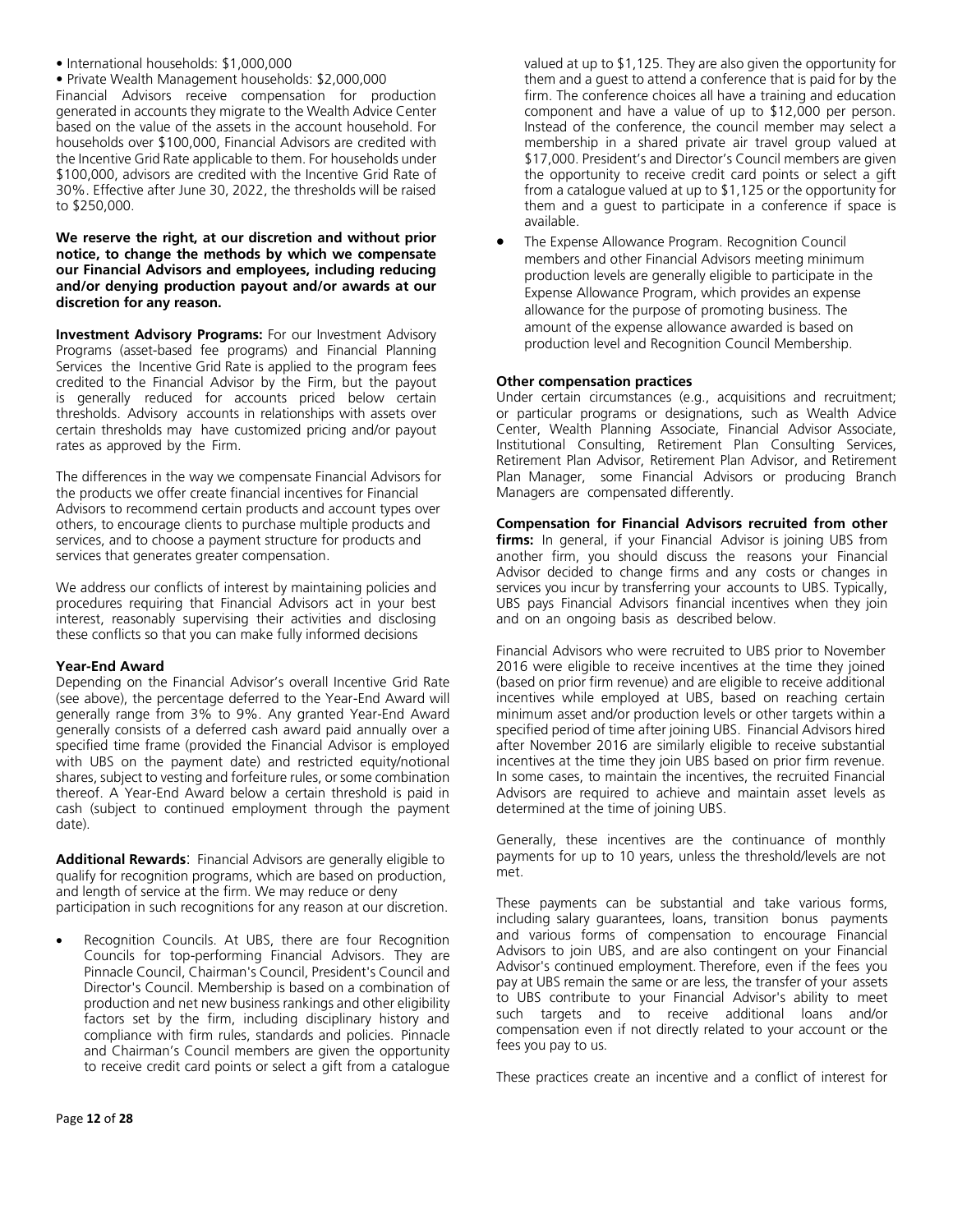your Financial Advisor to recommend the transfer of your account assets to UBS since a significant part of the Financial Advisor's compensation is often contingent on the Financial Advisor achieving a pre-determined level of revenue and/or assets at UBS. You should carefully consider these conflicts and whether your Financial Advisor's advice is aligned with your investment strategy and goals.

**Wealth Planning Associate Compensation:** Wealth Planning Associates do not receive the production payouts described above and do not qualify for awards or recognition programs*.* Wealth Planning Associates receive base compensation and they are eligible for discretionary incentive compensation, which is based on the performance of the firm in general as well as their individual performance.

**Financial Advisor Associate Compensation**: Financial Advisor Associates in the Development Program ("FAA") are eligible for a 48-60 month compensation structure that combines base compensation, production payout and potential awards. Production payout is a percentage (minimum of 35% depending on hire date) of the production credited to the Financial Advisor.

**Other registered personnel:** Other registered personnel may assist Financial Advisors in delivering Financial Planning Services, including members of the Financial Planning Group or Advanced Planning Group, Wealth Planning Strategists, Wealth Planning Sales Team and Wealth Planning Associates. These professionals generally receive base compensation, and they are eligible for discretionary incentive compensation, which is based on the performance of the firm in general as well as their individual performance.

**Aspiring Legacy Financial Advisor and Premier Programs**: Financial Advisors (and Branch Managers who service client accounts) who meet minimum production and length of services requirements and commit to transition their client relationships to other UBS Financial Advisors or Branch Managers on a specific date receive annual cash transition payments with an up-front cash loan option. Once the accounts are transitioned, they receive payments over a five-year period based on a pre-set schedule.

**Compensation for Referrals to the Retirement Plan Guided Solutions advisory programs:** A Financial Advisor may refer a participant-directed defined contribution plan to the Workplace Wealth Solutions' Centralized Sales and Service Team. This centralized team would be responsible for the sale and ongoing servicing of the Plan and is paid on a salary and discretionary bonus basis. The Financial Advisor who referred the Plan would be compensated up to the full incentive grid rate (as explained above) on fees paid by the Plan in year 1 and 50% of such amount in year 2 and thereafter. The Financial Advisor will also receive credit for purposes of calculating additional rewards.

**Production for Retirement Plan Accounts in Investment Advisory Consulting Programs:** With respect to retirement account clients enrolled in the IC, RPCS, RPA, and RPM programs, who also have brokerage accounts at UBS or accounts opened in another investment advisory program at UBS, including those that are included in IC Program services only as an accommodation, the production payout rate for the Financial Advisor related to the IC, RPCS, RPA, and RPM relationship will be applied to all retirement assets and accounts the client has at UBS. However, on an exception basis, the production payout rate for the Financial Advisor can be the weighted average production rate generated by that client's retirement accounts at UBS. Financial Advisors who refer a plan to the RPA or RPM program to be serviced by the UBS Home Office Branch will receive 100% of his or her production applied to their grid rate (as explained above) on fees paid by the Plan in year 1, and 50% of such amount in year 2 and thereafter.

#### **Compensation for Branch Managers**

Our compensation plan for Branch Managers consists of (1) a base salary that is based on the level of revenue for the branch in the prior year, and (2) an incentive compensation award consisting of two components: a preliminary initial allocation based on economic profit and a "discretionary overlay." The initial allocation component is an amount based on the economic profit of the branch (net income less the cost of capital). The discretionary overlay is determined in the firm's sole discretion after consideration of overall performance, risk and other factors, including:

- Overall Revenue Growth (which generally refers to all forms of revenue in total)
- UBS Group AG Performance
- Wealth Management Revenue (which generally refers to nontransactional revenue, including banking and advisory revenue in general)
- Net new business volume
- Cross Business Division Collaboration
- Retention of Financial Advisors
- Risk Management and Conduct
- Legal and Regulatory Considerations
- UBS Behaviors—Integrity, Collaboration and Challenge
- Contribution to Diversity, Equity & Inclusion

The initial allocation will generally be adjusted (upward or downward) by up to 30% of the total sum of the base salary and the initial allocation.

Complex Directors and Market Heads are paid using the same methodology, but the compensation levels are higher. In addition to the compensation above, Branch Managers are eligible for payouts under the standard Financial Advisor compensation plan described above at the applicable Financial Advisor Compensation Plan Incentive Grid Rate except the minimum Incentive Grid Rate is 43%. Branch Managers can also qualify for additional rewards described in *Additional Rewards* section above.

Elements of our management compensation are based on revenues and sources of profit to the firm. This creates an incentive for our management team to encourage Financial Advisors to recommend products and services that result in more revenue and/or are more profitable to the firm, and can create a conflict of interest. Regardless of these incentives, we maintain policies and procedures and supervisory processes designed to ensure that Financial Advisors meet the standard of conduct applicable to each client.

### <span id="page-12-0"></span>**ITEM 6. PERFORMANCE BASED FEES AND SIDE BY SIDE MANAGEMENT**

UBS Financial Services Inc. does not impose performance fees in its advisory programs. UBS Financial Services does not serve as investment manager to hedge funds, private equity or similar types of investment vehicles. However, as a distributor of alternative investments, including hedge funds and fund of funds UBS receives a portion of the performance fees charged by the investment adviser to those funds. Financial Advisors who sell those alternative investments, including those investments held in Advisory accounts receive a portion of those fees.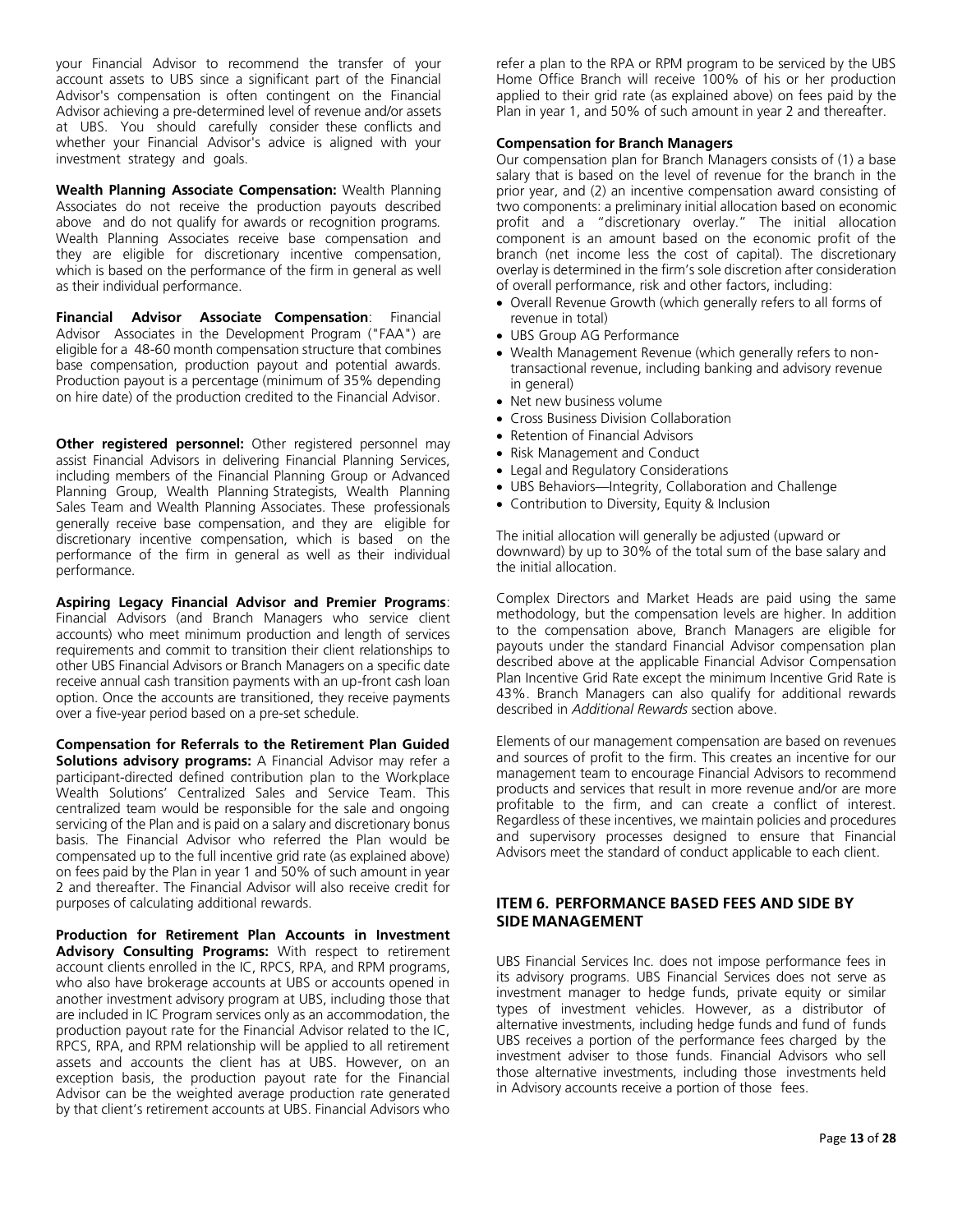# <span id="page-13-0"></span>**ITEM 7. TYPES OF CLIENTS**

### <span id="page-13-1"></span>**A. Type of Clients**

We provide investment advisory services to individuals, banks, thrift institutions, mutual funds and other investment companies, pension and employee benefit plans, trusts, estates, charities, corporations and other business and government entities. Generally, the majority of our clients in the Advisory programs and those receiving Financial Planning Services are individuals.

#### <span id="page-13-2"></span>**B. Requirements for Financial Planning Services**

**You are not required to maintain or establish accounts, purchase products that we distribute or otherwise transact business with UBS Financial Services or any of our affiliates to receive Financial Planning Services or implement any of the suggestions made in connection with the Financial**

**Planning Services we provide.** The Financial Planning Services available differ depending on the client's personal goals, net worth and the complexity of each client's financial situation.

**Profiling Questionnaires:** To receive a financial plan, your Financial Advisor will collect various information and documentation from you, including your responses to certain risk profiling questions, to determine your investment needs, objectives, risk tolerances and financial goals. These objectives, risk tolerance and goals form the basis of your selection of an asset allocation for your financial plan.

To make the most of your Financial Planning Services, we recommend that you work with your Financial Advisor to establish clear and measurable financial goals. The more specific and accurate you can be regarding your financial goals, the better equipped your Financial Advisor will be to help you develop a financial plan.

**It is important that you provide complete and timely information to your Financial Advisor as he/she will base the financial planning analysis and recommendations on the information that you provide. You are responsible for the accuracy of the information you provide to us.** If you experience significant life events or material changes in your financial situation, inform your Financial Advisor promptly so that we may assess how these changes may impact your financial objectives and your financial plan.

#### **Financial Planning Services and Your Brokerage and other Advisory Agreements with UBS**

The Financial Planning Services we provide are not account specific and do not alter or modify in any way the nature of your accounts, or your rights and our obligations relating to any UBS accounts or the UBS account agreements in effect when the Financial Planning Service is provided to you or thereafter. The terms and conditions of those account agreements, unless otherwise amended, continue to be in effect during and after the termination of the Financial Planning Service.

**The Financial Planning Services Agreement:** In order to provide you with Financial Planning Advisory Services, we will ask that you enter into a written agreement with us. The agreement will include the fees charged, the length of the

engagement, and our respective rights and obligations under the agreement. Each engagement is typically for a period of one year with the option to renew for additional one year terms. After the first five days after entering into the services agreement (see Item 5, section B, *Billing Practices*), you may terminate the agreement at any time by providing us written notice. **Upon expiration or termination of the services agreement, our Financial Planning Services, as well as the fiduciary relationship under the Investment Advisers Act, will end and we will have no obligation to provide ongoing financial planning advice to you.**

**Including Outside Assets in your financial plan:** When we develop a financial plan for you, you may choose to include assets held at other institutions in your asset allocation or target allocation. Because these assets are not held at UBS, we will not be able to verify or ensure the accuracy of information regarding these assets. UBS does not provide advice with respect to your assets at other firms, and we will not assume any liability for your activity at other firms.

### **No Specific Security Recommendations. Our Financial**

#### **Planning Services do not**:

- make investment recommendations
- analyze or assess the investment merits of particular securities or investments
- provide initial or on-going advice regarding specific securities or other investments; rather, a general asset allocation strategy based upon your stated risk tolerance, investment objectives, financial needs, age, current asset allocation and value of the assets may be suggested in the financial planning report.

**Implementing Your Financial Plan:** It is your responsibility to determine if, and how, the suggestions made in connection with the Financial Planning Services should be implemented or otherwise followed. You should carefully consider all relevant factors in making these decisions, and we encourage you to consult with your outside professional advisers and with your legal counsel and/or accountant or tax professional regarding the legal or tax implications of a particular recommendation, strategy or investment, including any estate planning strategies, before you invest or implement a particular strategy.

You should also understand that all investments involve risk, the amount of which will vary, and that your ability to implement any financial strategy may be affected by a number of factors including:

- market fluctuations
- the actual value of assets held at other financial institutions
- your ability to make the contributions required, and
- the impact of your other investment decisions

If you decide to implement any portion of your financial plan with UBS, at your request, your Financial Advisor can make specific investment recommendations and help you develop an investment strategy. The capacity in which we act when we are involved in implementing your investment strategy will depend on, and vary by, the nature of the accounts used (i.e., brokerage or advisory accounts).

Generally, we will implement securities transactions in our capacity as a broker-dealer, not as an investment advisor (unless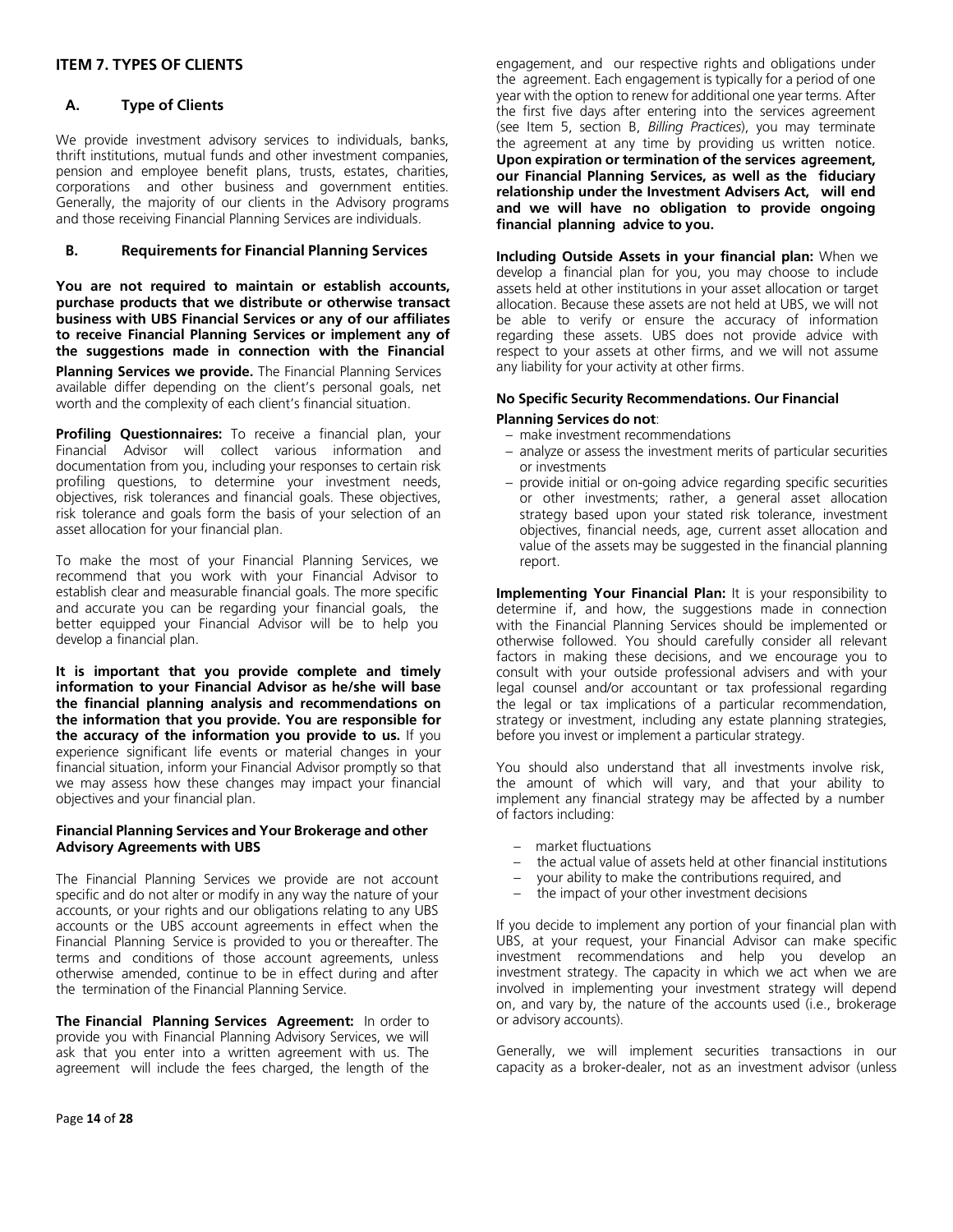you are participating in one of our investment advisory programs). You will be charged any applicable fees for effecting the transactions you choose to make. See "*Fees/Other Charges Not Covered by Your Financial Planning Fee"* for more information*.*

We and our Financial Advisors receive compensation from the sponsor of securities, mutual funds and other investments in which you may invest. See "*Participation or Interest in Client Transactions—Additional Compensation"* for more information.

**Electronic delivery of documents.** To the extent permissible by applicable law, we may, with your consent, deliver financial plans, Form ADV Disclosure brochures, and other documents and notices related to our services via electronic format.

#### <span id="page-14-0"></span>**ITEM 8. METHODS OF ANALYSIS, INVESTMENT STRATEGIES AND RISK OF LOSS**

#### **Our Asset Allocations**

In providing our Financial Planning Services, we may create analyses that include asset allocations. Our asset allocations are based on a proprietary methodology. In developing those allocations, UBS considers asset class risk and return results that are based on estimated forward-looking return and risk (measured by standard deviation) assumptions, ("capital market assumptions" or "CMAs"). These CMAs are also based on UBS proprietary research, with the development process including a review of a variety of factors, such as the return, risk, correlations and historical performance of various asset classes, inflation and risk premium. These CMAs are vetted and approved by UBS Wealth Management USA Asset Allocation Committee and may differ or be contrary to those established by other business areas or divisions of UBS as a result of using different assumptions and/or criteria.

The CMAs have two sets of return assumptions, designed for different investment time horizons, but a single set of risk assumptions. The "strategic" return assumptions are used for investing over one full economic cycle, whereas the "equilibrium" returns have an investment horizon of multiple economic cycles. The strategic returns have multiple uses, including developing Strategic Asset Allocations, custom portfolio analysis, and risk monitoring. The equilibrium CMAs are used for long term planning purposes and financial planning purposes, and can be used under certain circumstances with institutional clients. The equilibrium returns used in the financial planning tools differ from the strategic returns used in other UBS proposal and portfolio review tools.

UBS periodically reviews the economic or market conditions or other general investment considerations that it believes may impact the capital market assumptions. The capital market assumptions may change from time to time at the discretion of UBS. UBS has changed its risk and return assumptions in the past and may do so in the future. Changes in the assumptions may affect your target allocation on the broad, subclass or style level. We may also add or remove asset classes, subclasses and styles from the allocation methodology at any time.

Once our agreement for Financial Planning Services has ended, we are not required to provide you with an updated analysis based upon changes to these capital market assumptions or other assumptions used in the plan, or resulting changes to your target allocation.

It is important to note that implementing changes to your target allocation may result in tax consequences to you. Please consult your tax advisor if this occurs.

**The CMAs are not guaranteed and do not represent the risk or return of a particular security or investment. The actual performance of any particular security, investment or strategy can differ, perhaps significantly, from these CMAs.** UBS employs a variety of asset allocation models and tools. As a result, our modeling in programs outside of Financial Planning Services may vary depending upon the asset allocation model, amount invested and software program used for analysis.

#### **Limitations on Statistical Analysis:**

Forward looking analyses are presented based upon various risk and return assumptions developed by UBS Financial Services Inc. In addition, historical statistical data, based on the performance of various market indices, may be provided in the financial planning reports to show relative historic risk and return information regarding the asset allocation strategies presented. Probabilistic modeling (which presents the likelihood that the client may be able to achieve certain goals) may be presented using forward looking or historical assumptions, is hypothetical in nature, does not reflect actual investments results and is not a guarantee of future results. These analyses do not analyze specific securities. Rather, the asset allocation presented is analyzed. Actual market conditions may result in outcomes significantly different than those illustrated. With respect to probabilistic modeling, the results may vary over time and with each use if any of the underlying assumptions or profile data is adjusted. In addition, the analysis does not present the results that could occur from an extreme market event, either positive or negative, due to the low probability of such an occurrence.

#### **Analysis and reports used as a part of delivering Financial Planning Services describe the basis, limitations and potential risks. Please review this information carefully.**

Those analyses and/or reports are based on information that you provide. The accuracy of the analysis is dependent upon your providing accurate and complete data. Any changes to your personal situation or any of the data or assumptions that underlie the analysis could materially impact the results presented and resulting recommendations. The results presented in the analysis or reports are not guarantees of future results.

There is no guarantee that you will meet all of your objectives. As actual investment returns, inflation, taxes, and other economic conditions will vary from the assumptions used in our financial planning analyses and reports, your actual results will vary from those presented and may impact your ability to reach your financial planning goals.

We obtain information from various sources, including:

- Financial publications
- Company press releases and securities filings
- Research and due diligence material prepared by UBS Financial Services Inc., our affiliates and third parties
- Rating or timing services
- Regulatory and self-regulatory reports
- Third party data providers and research consultants
- Outside consultants, experts and other professionals
- Other public sources

In addition, we receive a broad range of research and information about the following: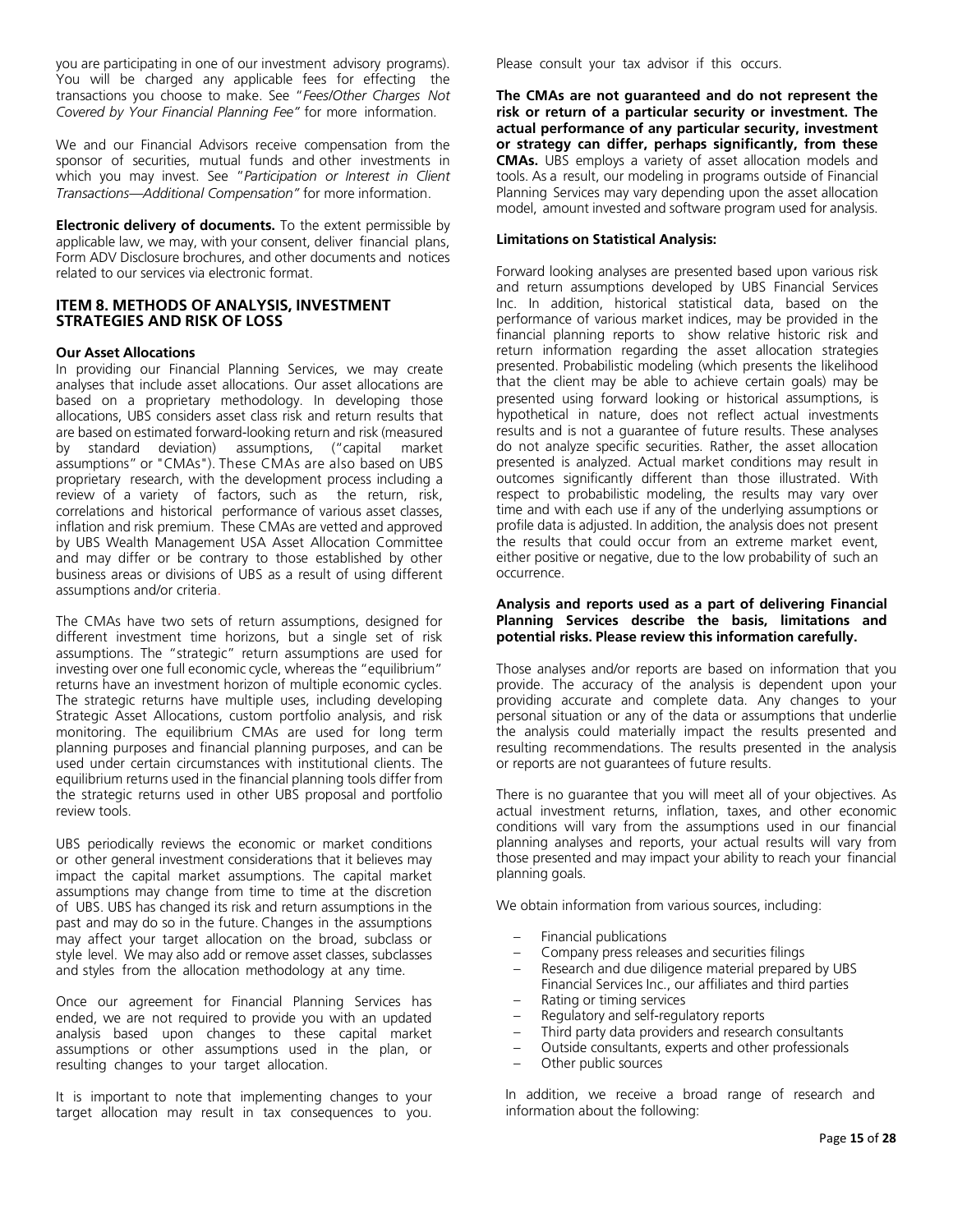- The economy
- **Industries**
- Groups of securities and individual companies
- Statistical information
- Market data
- Accounting and tax law interpretations
- Political developments
- Credit analysis
- Risk measurement analysis
- Performance analysis
- Other information that may affect the economy or securities prices

Research can be received through various channels, including:

- Written reports
- Telephone contacts and personal meetings with research analysts
- **Economists**
- Government representatives
- Corporate and industry spokespersons

We may receive research, model portfolios and asset allocation services generated by UBS, UBS affiliates, third parties, by or through brokers or dealers or investment advisers, including research, model portfolios and asset allocation advice purchased through economic arrangements with such parties.

Our Investment Advisory services generally rely on a variety of fundamental, technical, quantitative and statistical tools and valuation methodologies. As a result of these different methodologies employed, technical or quantitative research recommendations may differ from, or be inconsistent with, fundamental opinions for the same security. We may use computer technology to more readily display these factors and to create asset allocation recommendations. Personnel involved in providing Investment Advisory services may have access to specialists or other information for all major industry groups.

Our Financial Advisors and clients have access to research from UBS CIO Americas Wealth Management (CIO AWM), which is part of UBS Wealth Management USA. CIO AWM is designed specifically for use by private clients and our Financial Advisors. As a result, subject to certain exceptions, we expect that product areas in UBS Financial Services Inc. will incorporate insights and economic perspectives of CIO AWM, where appropriate, in their products and services.

Clients and Financial Advisors also have access to certain categories of UBS Investment Research (INV Research) that is issued by UBS Investment Bank. Because both sources of research reflect the different assumptions, views and analytical methods of the analysts who prepared them, there may be a difference of opinions between CIO AWM and INV Research. Neither source is necessarily more reliable than the other. The various research content provided does not take into account the unique investment objectives, financial situation, or particular needs of any specific individual investor.

CIO AWM and INV analyst compensation is not based on investment banking, sales and trading or principal trading revenues, however, their compensation may relate to the revenues of UBS business groups as a whole, of which investment banking, sales and trading and principal trading are a part.

Financial Advisors also have access to proprietary lists, and models covering equities, fixed income, mutual funds and municipal securities developed by our various business areas.

# <span id="page-15-0"></span>**ITEM 9. ADDITIONAL INFORMATION**

# <span id="page-15-1"></span>**A. Executive Officers and Board of Directors**

- **Thomas C. Naratil** is President of UBS Group Americas and Co-President of Global Wealth Management (GWM), Chief Executive Officer of UBS Americas Holding LLC, and a member of the Group Executive Board of UBS Group AG. UBS GWM US comprises the registered brokerdealer, UBS Financial Services Inc., and UBS Bank USA and the Private Banking operation. As regional President, he brings together the firm's resources, talent and capabilities to benefit UBS's clients in the Americas.
- **Jason R. Chandler** is a Managing Director, Head of Wealth Management USA and a member of the Board of UBS Financial Services Inc.
- **Samuel L. Molinaro** is Managing Director; President of UBS Americas Holding LLC, and a member of the boards of UBS Americas Holding LLC., UBS Securities LLC and UBS Financial Services Inc.
- **Ralph Mattone** is Managing Director and the Chief Financial Officer of UBS Financial Services Inc.
- **Steve Mattus** serves as the Head of Advisory and Planning Products Americas for UBS Global Wealth Management and is a member of the Wealth Management Americas Management Committee and the UBS Financial Services, Inc. Board of Directors.
- **Catherine Newcomb** is Managing Director and Co-Head Chief Operating Officer for Global Wealth Management (GWM). She services as a member of the Combined US Operations Management Committee, US Wealth Management Forum, US Wealth Management Risk Committee, and GWM Chief Operating Office Management Forum.
- **Mark Sanborn** is a Managing Director and the Head of Markets Americas for UBS Wealth Management USA (WM USA). Mark sits on the WM USA Executive Committee overseeing our Capital Markets and Public Finance efforts and is committed to driving the firm's efforts to provide best-inclass financial solutions for our clients.

# **CIO Wealth Management Research Americas**

**Solita Marcelli** is a Managing Director, Regional Chief Investment Officer for the US for UBS Wealth Management Americas, which comprises the registered broker-dealer, UBS Financial Services Inc.

#### **Management for the Investment Advisory Products Covered in this Brochure**

**Bonnie Park** is Managing Director and the Head of Wealth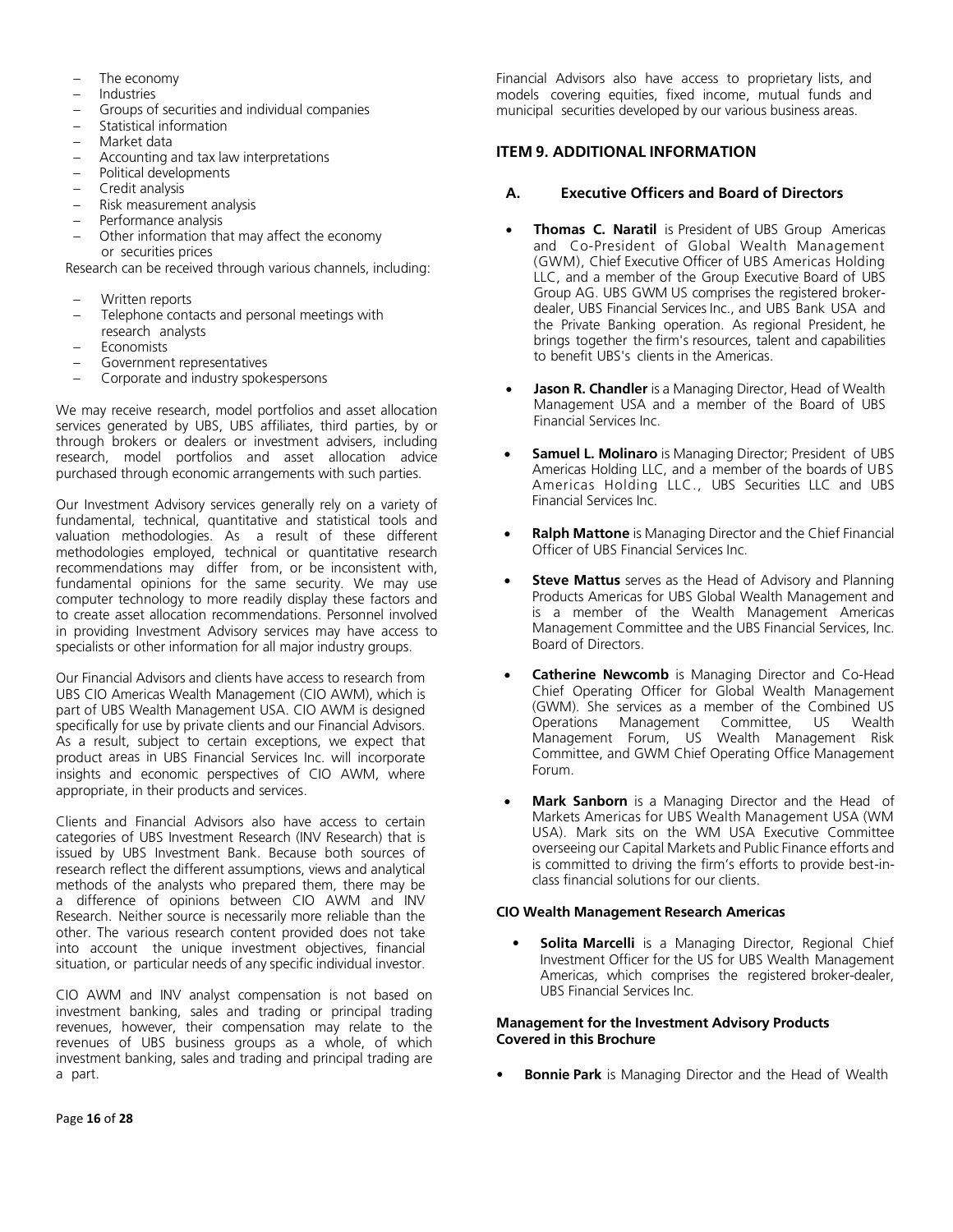Planning at UBS which includes responsibility for leading the holistic wealth management businesses inclusive of Financial Planning, Wealth Planning Strategists, Wealth Planning Sales Team, Trust Services and also the IRA, 529 and Donor-Advised Fund businesses.

• **Christine Lombardi** is an Executive Director and Head of Financial Planning Platforms.

#### **General Counsel, Director of Compliance and Chief Compliance Officer**

- **Douglas Hallowell** is a Managing Director and General Counsel of UBS Global Wealth Management US, which includes the US registered broker-dealers, UBS Financial Services Inc., as well as UBS Bank USA and the UBS Trust Company of Puerto Rico Inc.
- **Kristen Dugan** is a Managing Director, the Americas Head of Global Wealth Management Compliance & Operational Risk Control and is the Chief Compliance Officer of UBS Financial Services Inc.
- **Lisa M. Francomano** is a Managing Director, Deputy Director of Compliance and Chief Compliance Officer for UBS Financial Services' advisory business.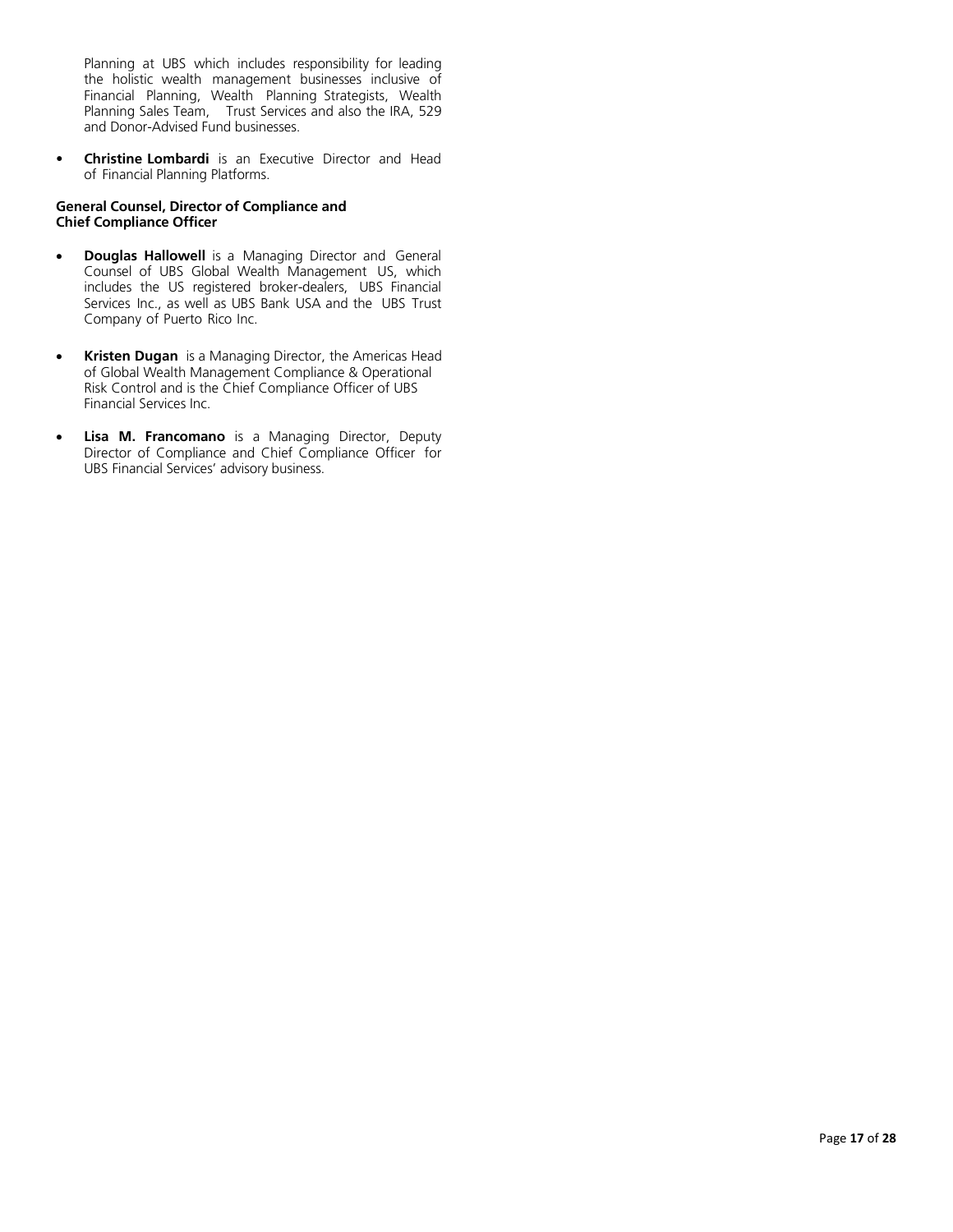# <span id="page-17-0"></span>**B. Disciplinary History**

Below is a summary of the material legal and disciplinary events against UBS Financial Services Inc. during the last ten years. As of the date of this brochure, there are no reportable legal and disciplinary events for our senior management personnel or those individuals in senior management responsible for determining the general investment advice available to our clients.

The disciplinary reporting requirements for broker-dealers and investment advisers differ in some ways, with FINRA requiring broker-dealers to report on matters (for example, pending complaints and arbitrations) which are not required to be reported by investment advisers. Since our firm operates as both broker dealer and investment adviser we file the information as required by each entity. The information in this report is not the only resource you can consult. You can access additional information about our firm and our management personnel at the Securities and Exchange Commission's website located at, [www.adviserinfo.sec.gov,](http://www.adviserinfo.sec.gov/) as well as the Financial Industry Regulatory Authority's website, brokercheck.finra.org.

#### Please note that in each instance described below, the Firm entered into the various orders, consents and settlements without **admitting or denying any of the allegations.**

#### Disciplinary History

#### <sup>1</sup> **Date of Action: December 20, 2021**

Brought BY: FINRA Entity: UBS Financial Services Inc.

UBS Financial Services Inc. consented to a censure and to the entry of a finding that it failed to establish and maintain a supervisory system reasonably designed to supervise 529 plan share-class recommendations in violation of MSRB Rule G-27.

Disposition: Letter of Acceptance Waiver & Consent; the firm was censured and agreed to pay \$4,059,653 plus interest in restitution to customers. The firm voluntarily self-reported the issue to FINRA as part of FINRA's 529 share class disclosure initiative; accordingly, no fine was imposed.

#### 2 **Date of Action: July 19, 2021**

Brought By: Securities and Exchange Commission

#### Entity: UBS Financial Services Inc.

The SEC issued an Order finding that UBS violated Section 206(4)-7 of the Investment Advisers Act and Advisers Act Rule 206(4)-7 in connection with the firm's failure from January 2016 through January 2018 to adopt written policies and procedures that were reasonably designed to prevent the unsuitable use of VXX, a volatility exchange-traded product, as a buy-and-hold investment in the firm's discretionary portfolio management program ("PMP"). The Order noted that even though the Firm had mandatory training and a concentration limit for VXX in PMP, it did not have a control to prevent PMP advisors from holding VXX for unsuitably long periods. The Order also noted that UBS on its own decided to remove VXX from the PMP program altogether in late 2017.

Disposition: Cease & Desist Order; Censure; civil monetary penalty of \$8,000,000; disgorgement and pre-judgment interest of \$112,274.

#### 3 **Date of Action: July 20, 2020**

Brought By: Securities and Exchange Commission

Entity: UBS Financial Services Inc.

The SEC issued an order finding that UBS violated MSRB Rules G-11(k), G-17, G-27 and Section 15B(c)(1) of the Exchange Act between August 2012 and June 2016. The SEC alleged UBS did not comply with certain retail order period restrictions in new issue municipal bond offerings it distributed by allocating bonds intended for retail customers to certain customers, who immediately resold or "flipped" the bonds to other broker-dealers at a profit. The Order also found UBS, through certain registered representatives, improperly obtained negotiated new issue bonds for UBS's inventory by placing indications of interest with the flippers who then placed customer orders with the underwriting syndicate, instead of UBS submitting dealer orders directly with the syndicate on its own behalf. This practice was found to have circumvented the priority of orders and given UBS access to a higher priority in the bond allocation process than it typically would have had.

Disposition: Cease and Desist; Censure; disgorgement of \$6,740,000, prejudgment interest of \$1,549,336, and a civil penalty in the amount of \$1,750,000 for a total of 10,039,336.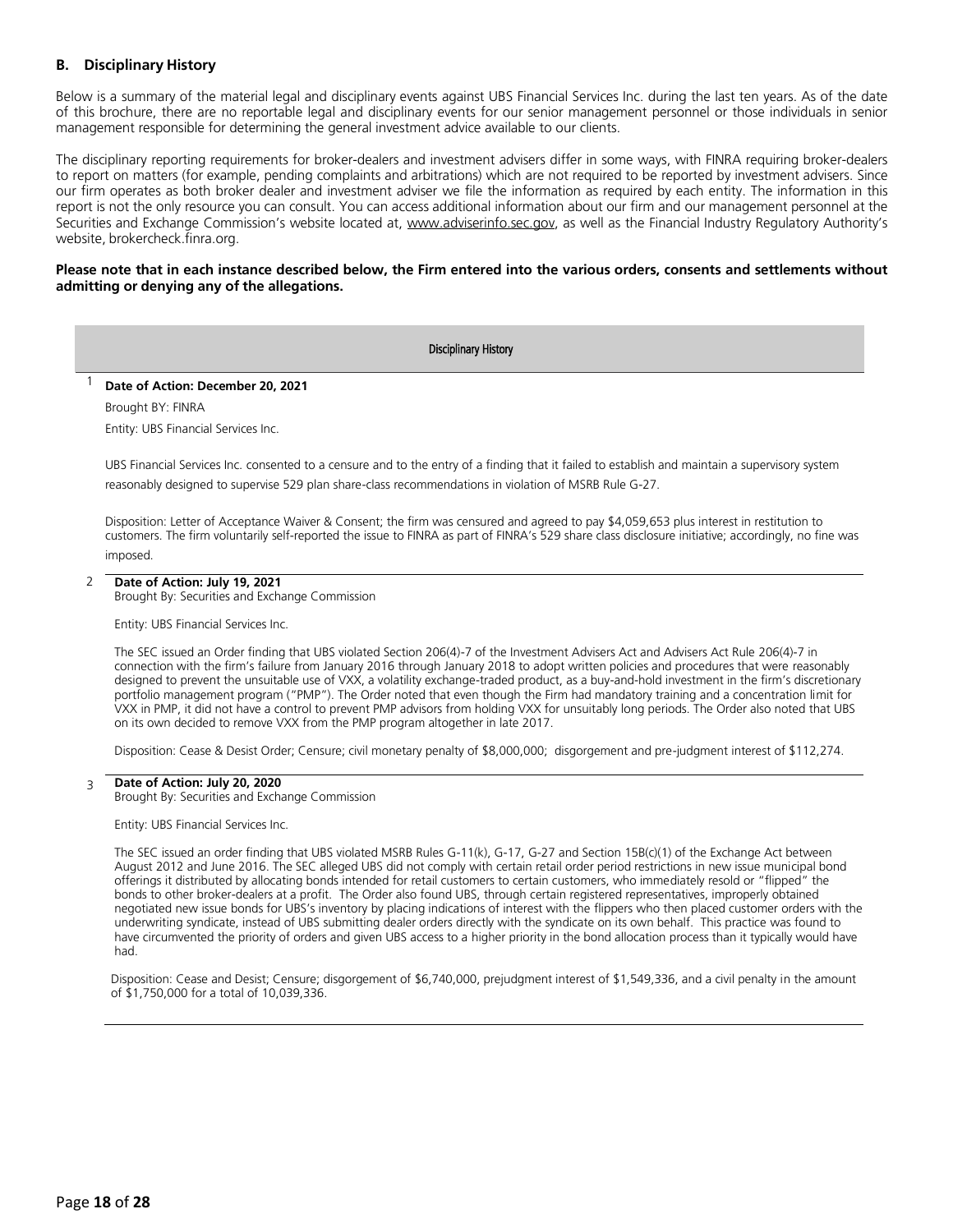#### 4 **Date of Action: September 28, 2016**

Brought By: Securities and Exchange Commission

Rule: Section 15(b)(4)(E) of the Exchange Act

Allegations: The SEC alleged that during the period of 2011-2014, UBS failed reasonably to fulfill supervisory responsibilities within the meaning of Section 15(b)(4)(E) of the Exchange Act because UBS failed to establish reasonable policies and procedures, and a system for applying such procedures, that would reasonably be expected to prevent and detect the violations of Section 17(a)(3) of the Securities Act. The product under review was the Reverse Convertible Note ("RCN") with a single stock as the underlying asset, also called single-stocklinked RCNs. The Order finds that the Firm failed to reasonably supervise its RCN sales by failing to develop and implement adequate education and training for its Financial Advisors regarding certain aspects of single stock-linked RCNs, including for example, the role of implied volatility of the underlying stock in the selection of the stock as the asset underlying the RCN. The Order highlighted the Firm's significant cooperation and prompt enhancement of procedures addressing the SEC's concerns.

Disposition: SEC censure order and fine

Fine: Fine: \$8,227.566 in disgorgement (to the SEC), \$798,316 in interest, and \$6 million in penalty, for a total of \$15,025,882.

#### 5 **Date of Action: December 2014**

Brought By: State of Vermont Department of Financial Regulation.

Entity: UBS Financial Services Inc.

The firm was fined \$325,000 for inaccurate books and records, breaches of policies and procedures which prohibited the solicitation of MAC Eligible managers and failure to provide a reasonable supervisory system to prevent such breaches. The Consent Order highlights the Firm's substantial cooperation with the investigation and its enhancements to procedures which were made to prevent recurrence of these facts.

\_\_\_\_\_\_\_\_\_\_\_\_\_\_\_\_\_\_\_\_\_\_\_\_\_\_\_\_\_\_\_\_\_\_\_\_\_\_\_\_\_\_\_\_\_\_\_\_\_\_\_\_\_\_\_\_\_\_\_\_\_\_\_\_\_\_\_\_\_\_\_\_\_\_\_\_\_\_\_\_\_\_\_\_\_\_\_\_\_\_\_\_\_\_\_\_\_\_\_\_\_\_\_\_\_\_\_\_\_\_\_\_\_\_\_\_\_\_\_

6

 $\overline{8}$ 

#### **Date of Action: December 2013**

Brought By: FINRA.

 The firm was fined a total of \$260,000 for rule breaches involving fair pricing of 5 municipal bond transactions, best execution obligations relating to 51 transactions and late reporting to TRACE of 303 trades. The breaches occurred over sporadic periods between 2008 and 2012.

Censure & Fine: \$260,000

#### 7 **Date of Action: August 2013**

Brought By: North American Securities Administrators

Entity: UBS Financial Services Inc.

UBS employed client service associates who accepted client orders without being registered with relevant state authorities and failed to supervise those associates adequately. UBS settled the matter without admitting or denying the findings of fact. UBS agreed to enter into separate settlements with each state and the civil penalty will be divided amongst the states in individual settlement amounts.

Fine: \$4.58 million

#### **Date of Action: Dec 12, 2012**

Brought By: FSA, FINMA, CFTC

Entity: UBS AG

On 19 December 2012, UBS AG entered into settlements with the US Department of Justice (DOJ), UK Financial Services Authority, and the Commodity Futures Trading Commission (CFTC) in connection with their investigations of manipulation of LIBOR and other benchmark interest rates. The Swiss Financial Market Supervisory Authority (FINMA) also issued an order concluding its formal proceedings with respect to UBS. UBS agreed to pay a total of approximately CHF 1.4 billion in fines and disgorgement. UBS will pay GBP 160million in fines to the FSA and CHF 59million as disgorgement of estimated profits to FINMA.

FINMA: Reprimand and disgorgement of estimated profits CHF 59 million FSA: Fine GBP 160 million CFTC: Fine, USD 700 million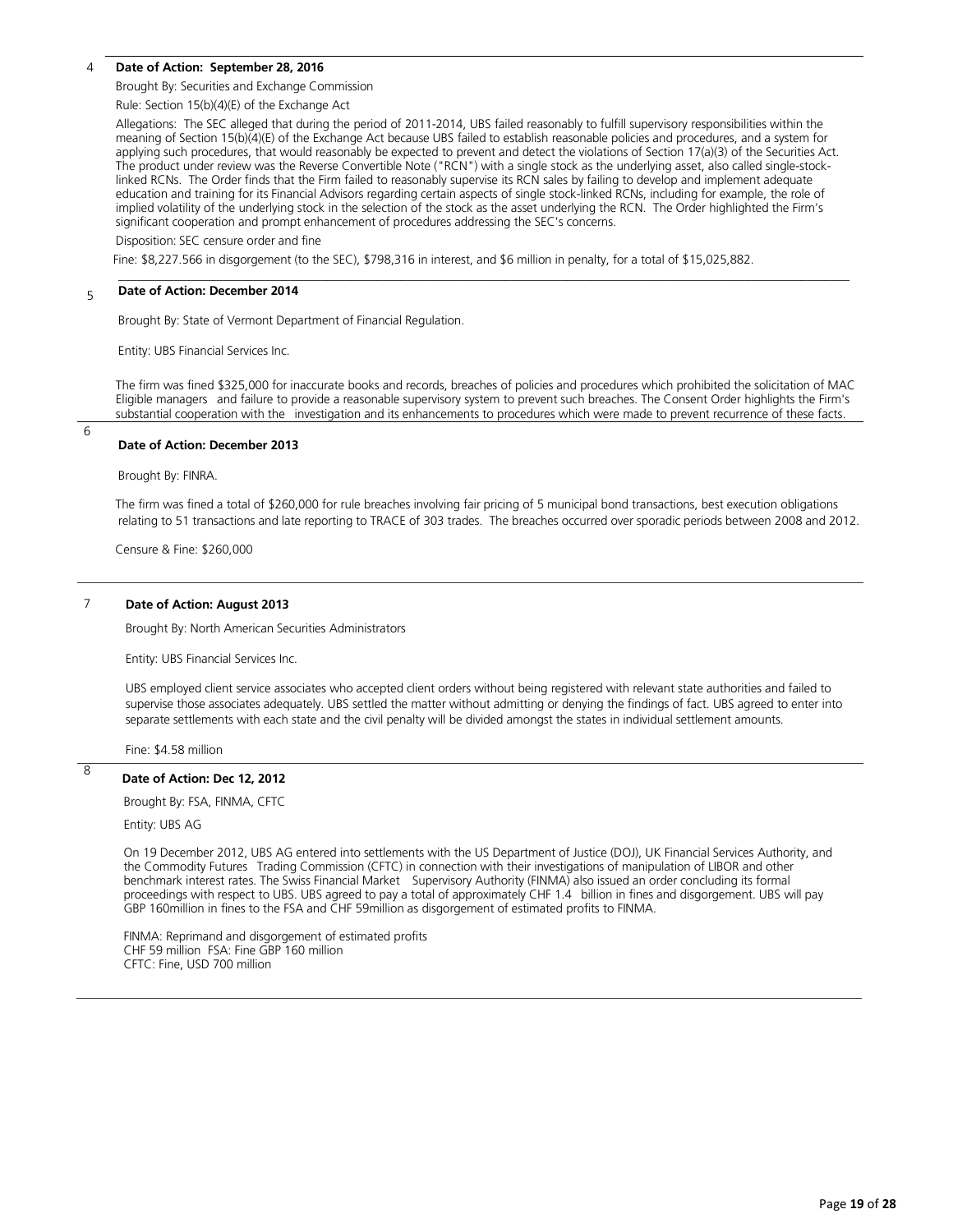# 9 **Date of Action: May 1, 2012**

Brought By: SEC

Entity: UBS Financial Services of Puerto Rico

UBS Financial Services of Puerto Rico, formerly a subsidiary of UBS Financial Services, settled with the SEC without admitting or denying charges regarding misrepresentations and omissions of material facts to numerous retail customers during the period 2008 and 2009 regarding the secondary market liquidity and pricing of UBS PR affiliated closed end funds. The Firm is required to retain an independent consultant to review its sales and trading policies, procedures and practices in connection with such funds. "

Disposition and Fines: Censure \$14,000,000; Disgorgement \$11,500,000; Interest \$1,109,739

#### 10 **Date of Action: May 1, 2012**

Brought By: FINRA

FINRA Rule 2010, NASD Rules 2110, 2310, 3010 -

Allegations: FINRA alleged that the Firm failed to establish and maintain a supervisory system, including written procedures, reasonably designed to achieve compliance with NASD and FINRA rules in connection with the sale of non-traditional exchange-traded funds (ETFs) in accounts where the firm provided brokerage services to certain retail customers and the firm failed to provide adequate formal training and guidance to its registered representatives and supervisors regarding non-traditional ETFs.

Disposition: Letter of Acceptance, Waiver and Consent, Censure and Fine.

Fine: 1.5 million; \$431,488 in restitution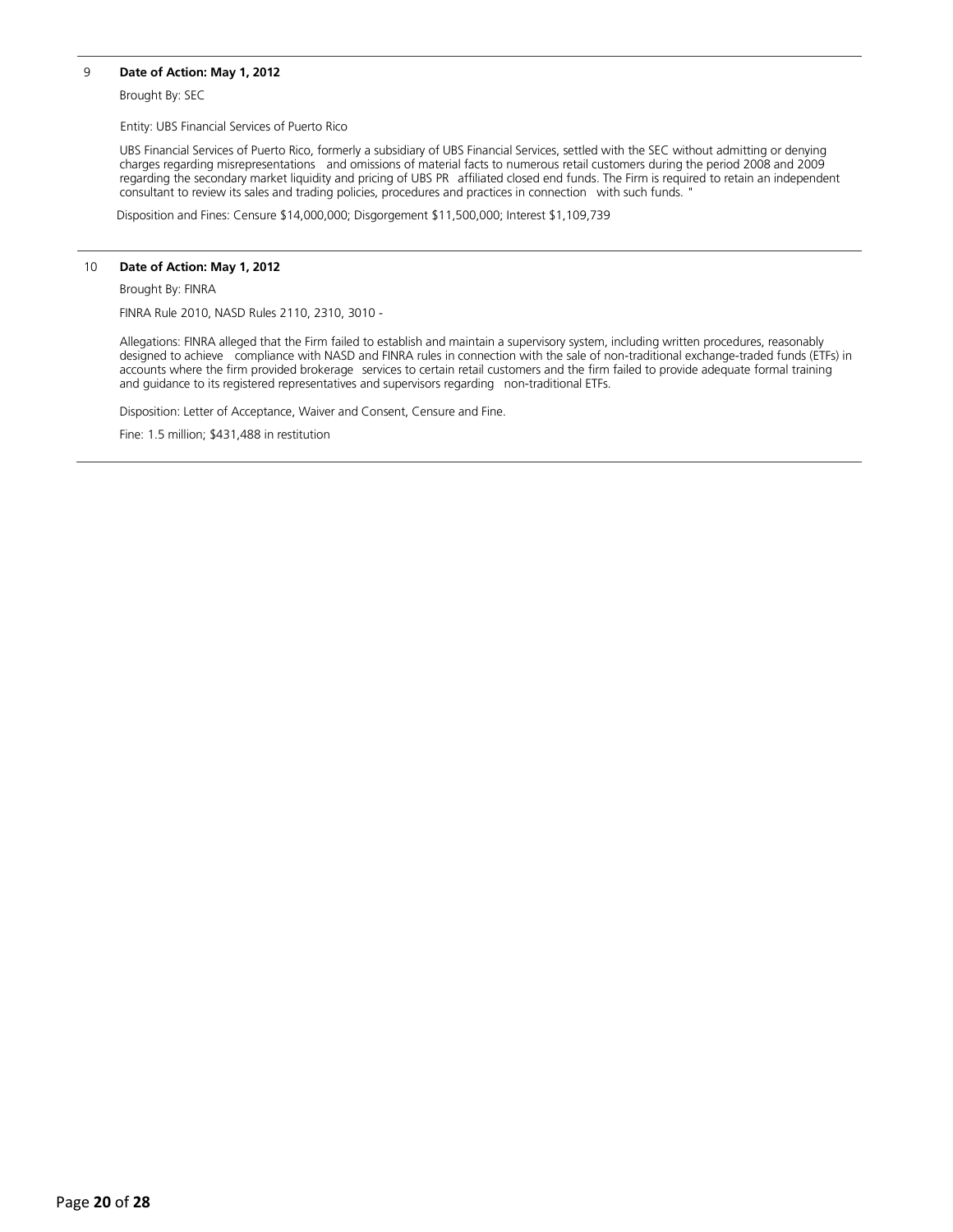# <span id="page-20-1"></span><span id="page-20-0"></span>**ITEM 10. OTHER FINANCIAL INDUSTRY ACTIVITIES AND AFFILIATIONS**

# **A. Our Business**

UBS Financial Services Inc. is a member of all principal securities and commodities exchanges in the United States including the New York Stock Exchange ("NYSE"). Our parent company, UBS AG ("UBS"), is a global, integrated investment services firm and one of the world's leading banks. We are registered to act as a broker-dealer, investment adviser and a futures commission merchant. Please note that registration as an investment adviser does not imply a certain level of skill or training.

As a full service broker-dealer and investment adviser, we offer our customers and investment Advisory clients a broad range of financial services and products, and we are engaged in various aspects of the securities and investment business. Our financial services include:

- Underwriting securities offerings
- Acting as a market maker in securities
- Trading for our own account
- Acting as a clearing firm for other broker-dealers
- Buying or selling securities, commodity futures contracts and other financial instruments for customers as their broker or buying them from or selling them to clients, acting as principal for our own account
- Providing investment advice and managing investment accounts or portfolios
- Acting as a commodity pool operator, futures commission merchant or commodity trading advisor and providing custodial services.
- Through our affiliates, we provide clients with trust and custodial services
- We manage, sponsor and distribute registered investment companies and other public and private pooled investment vehicles, including hedge funds, whose shares or other interests are sold to clients

UBS Financial Services is a registered broker-dealer that provides a full suite of wealth management advisory services. Our investment advisory business is the principal business in terms of revenues.

#### **UBS Financial Services Inc. Subsidiaries & Other Affiliates**

There are a number of related persons that provide investment management and other financial services and products to our investment advisory clients, which may be material to our advisory business. UBS, our subsidiaries or affiliates act in one or more capacities, including investment adviser, subadviser, consultant, administrator and principal underwriter (as applicable) to a number of open-end and closed-end investment companies with varying investment objectives. As a futures commission merchant, and through affiliates registered as commodity pool operators and commodity trading advisors, we or an affiliate also provide advice on commodities and commodity-related products. Certain of our subsidiaries, affiliates and related entities include the following:

- UBS Financial Services Insurance Agency Inc.
- UBS Trust Company of Puerto Rico
- UBS Credit Corp. provides loans to clients that are either unsecured or secured by securities or other financial instruments. These loans may be used to buy securities or for other purposes. These loans are not subject to the maintenance requirements and potential

capital charges that are imposed on broker-dealers.

- UBS Bank USA is an FDIC-insured Utah industrial bank. UBS Bank USA provides deposit services and secured and unsecured loans to clients, including loans secured by securities, other financial instruments and residential real estate. The securities based loans made by the Bank are predominately loans that are "non-purpose" and may be used for purposes other than buying, trading or carrying securities. Non-purpose securities backed loans are not subject to the maintenance requirements and potential capital charges that are imposed on broker-dealers.
- UBS Business Solutions US LLC is an affiliate of UBS Group AG that provides certain services to UBS Group AG's affiliates and subsidiaries that operate in the United States. Services currently include Finance, Risk<br>Control, Compliance, Legal, Human Resources, Legal, Human Resources, Technology and Operations.

UBS Group AG (UBS Financial Services Inc.'s ultimate parent) offers investment advisory services through a variety of direct and indirect subsidiaries. These entities are separately registered investment advisors and, in some cases, registered broker-dealers and commodity- trading advisors. Their principal lines of business range from developing and distributing investment products including wrap fee products, mutual funds, closed-end funds, privately placed funds and other pooled investment products, providing investment advice to individuals, pension and other employee benefit plans, other tax- exempt organizations, insurance companies, investment companies, commingled trust funds, corporations, and other institutional investors, and serving as investment managers, administrators, distributors and/or placement agents for a number of funds, including (in the case of UBS Asset Management (US) Inc., the PACE Select Advisors Trust and a number of UBS and UBS Asset Management-advised mutual funds. Certain of the investment advisers listed below may serve as investment manager for clients participating in our MAC, ACCESS, SWP or AAP investment advisory programs, or as investment managers for products we offer.

The UBS Group AG has several subsidiaries registered as investment advisers in the United States, including the entities listed below. These companies manage the assets of, or serve as general partners or managers of registered investment companies and private investment funds that may be offered and sold to our advisory clients. Information on those investment vehicles can be found on the respective Form ADV of each affiliated advisor.

- UBS Farmland Investors, LLS
- UBS Hedge Fund Solutions LLC
- UBS Fund Advisor, LLC
- UBS Asset Management (Americas) Inc.
- UBS O'Connor LLC
- UBS Realty Investors LLC
- UBS Swiss Financial Advisers AG

# <span id="page-20-2"></span>**ITEM 11. INVESTMENT ADVISER CODE OF ETHICS, PARTICIPATION OR INTEREST IN CLIENT TRANSACTIONS AND PERSONAL TRADING**

#### <span id="page-20-3"></span>**A. Investment Adviser Code of Ethics**

The Firm maintains and enforces a written code of ethics in accordance with Rule 204A-1 under the Investment Advisers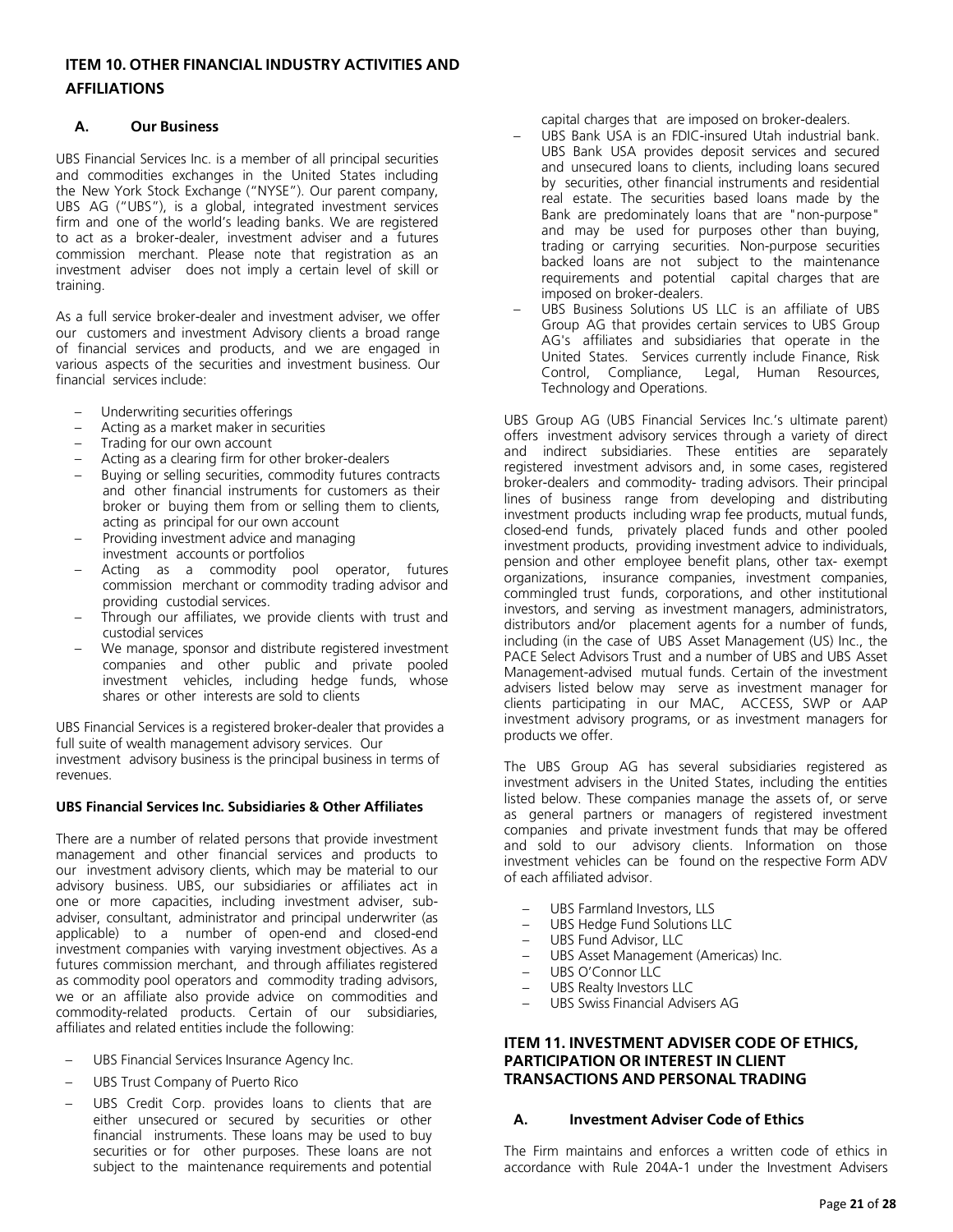Act of 1940. The code and any subsequent amendments, are provided to all Global Wealth Management Americas employees of the Firm and each employee is responsible for acknowledging receipt.

The code, which supplements the Firm's code of conduct, has a dual purpose

- To set forth standards of conduct that apply to all employees of the firm, including the firm's fiduciary obligation to its clients
- To address conflicts of interest associated with the personal trading activities of a subset of employees defined as "access persons."<sup>3</sup>

Employees are required to promptly report any suspected violation of the code. Violations of the code may result in discipline, up to and including termination. Clients or prospective clients may obtain a copy of the Investment Adviser Code of Ethics upon request.

### <span id="page-21-0"></span>**B. Participation or Interest in Client Transactions**

# **1. Additional Sources of Compensation**

We and our Financial Advisors have a conflict of interest and an incentive to make planning recommendations and illustrate planning strategies that can be implemented at UBS using products and services for which we and our Financial Advisors will receive compensation. This section describes the compensation we receive when you execute transactions with us and conflicts of interest raised by revenues we receive from third parties. You should consider these factors carefully before you decide to implement your financial plan through our firm. You are not required to have accounts at UBS or implement your financial plan at our Firm in order to receive our Financial Planning Services.

Most of our Financial Advisors are licensed as investment adviser representatives and broker-dealer representatives and may suggest or recommend that advisory and brokerage clients use the Firm's securities accounts, execution, banking and custody services, or those of an affiliate.

Our Financial Advisors may also receive the following compensation, as applicable:

- Commissions charged to clients in connection with the purchase, or sale, of equities, fixed income products and other investments such as structured products
- Markups (i.e., an increase) and markdowns (i.e., a reduction) on the price of purchases and sales of equities and fixed-income products, where the firm acts as principal, which means the securities were purchased for, or sold from UBS's inventory
- Underwriting concessions in connection with products sold in initial offerings; Financial Advisors generally earn more for products sold in initial offerings than for those purchased and sold in secondary offerings
- Asset-based fees and hard-dollar fees charged in connection with our investment advisory programs and financial planning services.
- Compensation based on the outstanding balance on a nonpurpose securities-backed loan ("SBL") and the applicable interest rate spread for the SBL.
- Compensation for residential mortgage and commercial mortgage origination, generally determined based on the amount of the mortgage loan.
- Sales loads, commissions and 12b-1 fees for various financial products, such as mutual funds, offshore funds, alternative investment funds, unit investment trusts, insurance and annuities.
- Referral fees and/or production credits for referrals to UBS affiliates, other employees and third parties, including referrals and/or transfers to the UBS Financial Services Inc. Wealth Advice Center.
- A portion of the management, administration, distribution, placement and/or incentive fees the Firm receives in connection with the distribution of alternative investments.

#### **2. Sources of Compensation from Third Parties**

UBS, our Financial Advisors and affiliates receive additional compensation in connection with certain types of assets in which accounts at UBS may be invested. This compensation is in addition to any program fee you pay us for our investment advisory services or commissions you pay in brokerage accounts. Instead, this compensation is a result of distribution, shareholder servicing, administration, marketing, investment management, revenue sharing or referral agreements we and/or our affiliates have with vendors or sponsors of those securities and other services. We also receive additional compensation as a result of inter-company profit sharing and servicing agreements. For certain alternative investments, the compensation may also include performance fees. The nature of the services provided by, and the compensation paid to, us and our affiliates are described in the offering documents for the respective products, which are available for no charge through your Financial Advisor. Certain securities, for example, mutual funds are sold by prospectus only. Please read the prospectus carefully before investing.

The amount of fees paid to us, and therefore your Financial Advisors, may vary depending on the arrangement between us and the vendors/sponsors and, if applicable for mutual funds, the terms and conditions of the relevant fund's 12b-1 or trailing commission plan.

For UBS proprietary products, our affiliates receive fees for providing investment management and other services ancillary to the execution of purchases of shares in affiliated funds, including, administration and shareholder services to the affiliated funds available on our platform, including in our advisory programs. As a result of the various payments to us or our affiliated companies, the amount of compensation that UBS entities receive with respect to the sale of affiliated or proprietary mutual funds, including the money market funds used as sweep vehicles or available for purchase in accounts, is greater than the amount payable to the organization as a whole from the sale of unaffiliated mutual funds.

Some of the payments described below are included in the fees you pay the fund sponsor or investment adviser. They then pay a portion of those fees to us or our affiliates as follows:

– Domestic Mutual Funds: Trailers and 12b-1 fees vary by share class and are disclosed in the applicable fund prospectus. The typical range of 12b-1 fees for class A

<sup>3</sup> Access Person: all branch office employees, regardless of their job function, and any other Firm employee who works from a branch location or home office employees who place trades on behalf of money managers who

participate in the Firm's advisory programs. Additional home office employees may be deemed Access Persons depending upon their work location.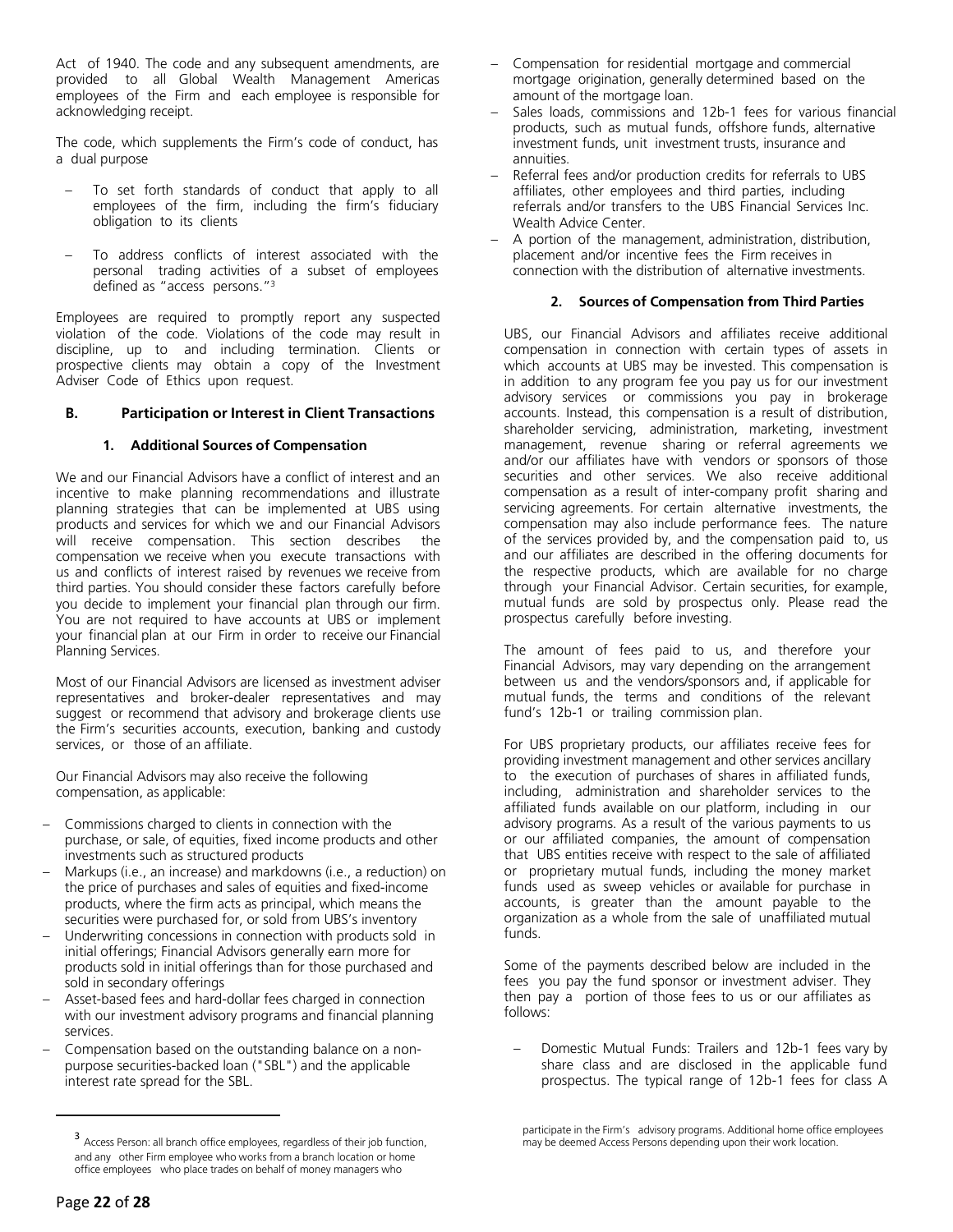shares of non-affiliated funds is 0.04% to 0.50% (the average current annual rate is approximately frequently 0.25%). Affiliated funds and Advisory and Institutional shares of non- affiliated Funds in Advisory Program Accounts carry no Trailers or 12b-1 fees.

- **Single Share Class Mutual Funds:** We offer a single share class of mutual funds with no front-end loads, back-end loads or 12b-1s offered for purchase in our brokerage platform subject to a per-transaction commission, with certain limited exceptions including, but not limited to, offshore funds, interval funds and money market funds. This share class is, in most instances, the same share class available in our Advisory programs. Clients who hold A, B, C or other share classes in their brokerage accounts may continue to hold those assets. Financial Advisors will continue to receive 12b-1s, and clients may continue to incur CDSCs and other fees associated with such share classes so long as clients continue to hold them. However, new purchases of mutual funds (other than the limited exceptions referred to above) will be limited to the commission-based single share classes.
- Offshore Funds: Trailers for equity offshore funds range from 0.00% to 0.90%, and for fixed income offshore funds, 0.00% to 0.60% and are received in brokerage accounts only.
- Puerto Rico Funds managed by our affiliate, UBS Trust Company of Puerto Rico: Trailers and 12b-1 fees usually at the rate of 0.25% of the fund's net assets per year.

Proprietary Alternative Investment Funds:

- We receive referral fees, distribution, management, administrative and performance incentive-based fees. Management/administrative fees paid to our affiliate range between 50 bps and 200 bps. Our affiliate pays us between 35 bps and 100 bps for distribution of these funds to brokerage clients. These payments are shared with your Financial Advisor.
- Master/Feeder funds: For brokerage investments, UBSFS may receive a one-time service fee between 50 bps and 100 bps (depending on the size of the investment) from the sponsor of a fund into which a proprietary feeder fund invests.
- Placement Fees: of up to 2% from our clients.

Non-Proprietary Alternative Investments Funds:

- For brokerage investments: We receive distribution, administrative and shareholder service fee ranging between 15 to 125 bps of the assets of UBS investors in the non- proprietary funds. Financial advisors generally receive compensation of up to 90 bps. We may receive a portion of the incentive allocation of up to 2.5%. UBS receives a placement fee of up to 2% from its clients. We may refer a client to a third party manager for investment into one of the manager's funds for a negotiable referral fee.
- Advisory/Institutional share classes: the administrative and shareholder servicing fees UBS receives are usually in the range of 10 to 20 bps and apply to taxable assets only. Financial Advisors do not receive a portion of the administrative and shareholder servicing fee.

**Sweep Vehicles for Cash in Advisory and Brokerage Accounts:** We and our affiliates receive compensation in connection with the bank deposit accounts and money market funds used as sweep vehicles for advisory and brokerage accounts.

The type and levels of compensation for advisory accounts and conflicts of interest are described in our Wrap Fee Program Disclosure Brochure. Details regarding the sweep programs, including the options available in brokerage accounts, are described in the Disclosure Statements for the UBS deposit programs, which are available from your Financial Advisor. You may view current rates, yields and important disclosures at ubs.com/sweepyields.

**Compensation Paid to the Firm.** In addition to sales loads, 12b-1 fees and processing fees, UBS receives other compensation from certain distributors or advisors of mutual funds, offshore funds and unit investment trusts that we sell. These fees are paid in consideration for services provided by us ancillary to effecting transactions. Financial Advisors do not receive a portion of these fees.

– Mutual Fund Networking Fees: Typically \$4-\$13 for each mutual fund position that is held at UBS, but typically \$12-\$13. Some fund companies may choose to calculate this rate expressed in basis points on assets. Exclusions may apply to positions below \$500 and certain discretionary retirement accounts.

These fees are paid by mutual fund sponsors from investor assets, but in some cases may be subsidized, in part, by affiliates of the mutual fund.

Mutual Fund Omnibus Processing Fees: These payments, which usually range from \$10 to \$26 per position but are typically between \$15-\$26, can vary by share class. Some fund companies may choose to calculate this rate expressed in basis points on assets, which may result in payments in excess of \$26 per position. The asset managers making these payments may consider the excess of what the mutual fund would otherwise have paid for these services on a per position fee schedule as a form of revenue sharing. Exclusions may apply to positions below an asset level mutually agreed upon by UBS and the fund company, certain discretionary advisory and retirement accounts, and certain funds and/or share classes. A portion of the payments we receive for omnibus processing is paid to a sub-account vendor contracted by UBS. These fees are paid by mutual fund sponsors from investor assets, but in some cases may be subsidized, in part, by affiliates of the mutual fund.

#### **Mutual Fund Revenue Sharing Compensation.**

In addition to sales loads, 12b-1 fees and processing fees, UBS receives other compensation from certain distributors or advisors of mutual funds that we sell. These separate compensation amounts (commonly referred to as revenue sharing) may be a negotiated flat fee or may be based on two components:

- The amount of sales by UBS of a particular mutual fund family to our clients (excluding sales through wrap-fee programs)
- The asset value of a particular mutual fund family's shares held by our clients at UBS in eligible programs.

We require that revenue-sharing compensation be made directly from the distributor or advisor, and not from the mutual funds or indirectly through mutual fund portfolio trading commissions. Revenue-sharing payments are intended to compensate us for assisting with the sales and distribution support and ancillary services related to sales of mutual fund shares.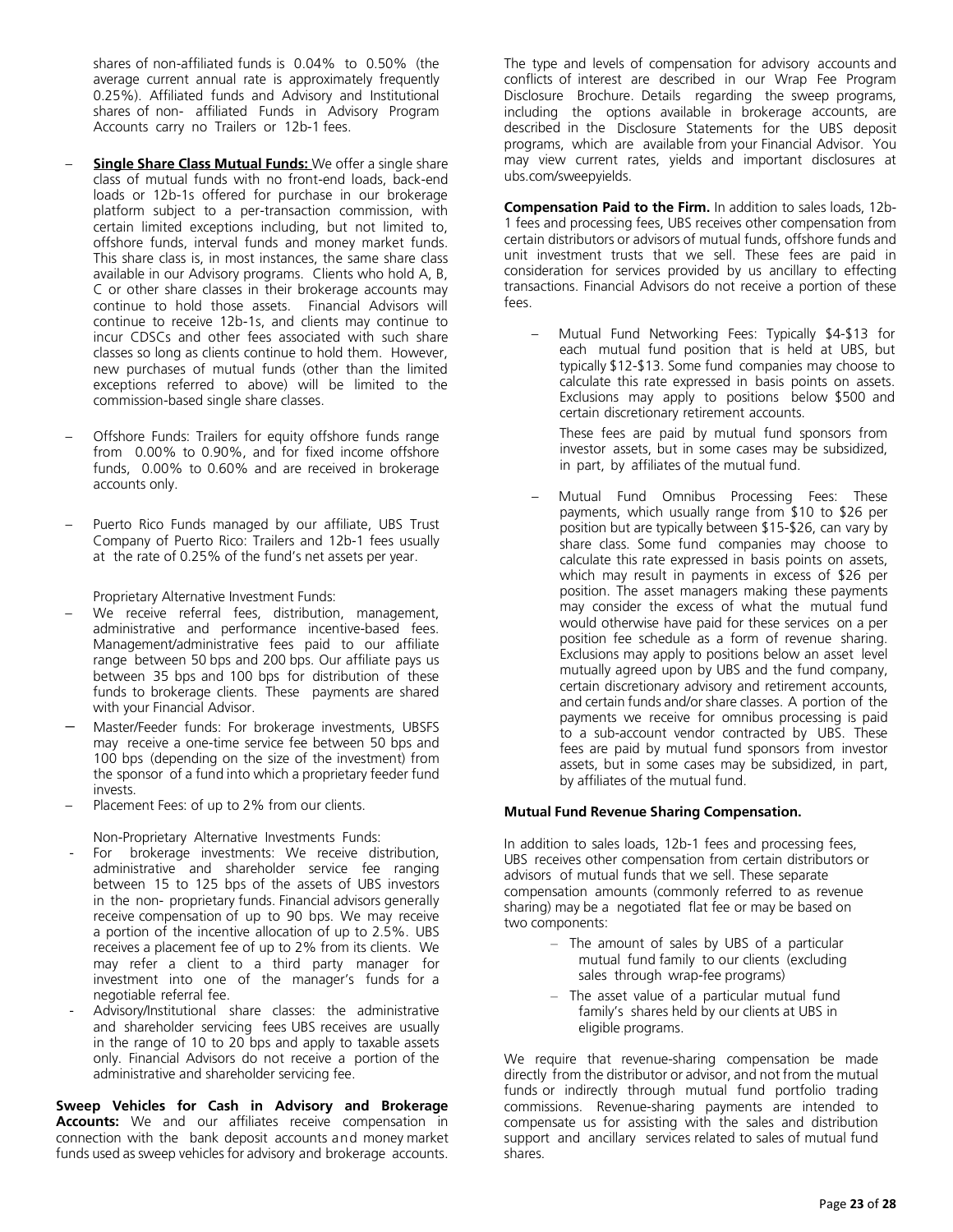These amounts are allocated to the individual branch offices as "non- compensable revenue" (revenue that is not paid out to Financial Advisors or Branch Office Managers) but are considered as part of the overall profitability of the branch, and as one of several components used in determining Branch Office Manager compensation.

Many mutual funds companies pay revenue sharing to us, including our affiliate, UBS Asset Management. UBS determines the level of access to our branches based on our own review and evaluation of mutual funds and fund families. There are multiple factors involved in determining a particular mutual fund's level of access to our branches. Although revenue sharing may be one factor, others include understanding of business goals, quality of sales personnel and marketing material, range of products, level of service to Financial Advisors and Branch Managers, participation of funds in researched investment models, and branch discretion. In general, we charge each mutual fund family up to the following amounts:

- o Up to 0.15% per year (paid quarterly) on all sales of mutual fund shares (excluding sales through wrap- fee programs); generally, the amount ranges from 0.05%-0.15%.
- o Up to 0.20% per year (paid quarterly) of the asset value of all equity mutual fund shares held at UBS (other than money market, institutional or offshore funds); the most common rate on equity mutual fund shares is 0.15%.
- o Up to 0.20% per year (paid quarterly) of the asset value of all fixed-income mutual fund shares held at UBS (other than money market, institutional or offshore funds); the most common rate on fixed-income mutual fund shares is 0.10%.
- Some mutual fund families may be subject to a minimum annual payment which, in some instances, may result in a fee that exceeds the percentages described above.
- o Certain mutual fund companies may pay a flat- fee annually which may or may not exceed the rates listed above.

Revenue-sharing payments present a conflict between our interests and those of our customers, because the payments give us a financial incentive to recommend that our customers buy and hold shares of those funds that we maintain on our distribution platform and for which we receive revenue-sharing payments. Although mutual funds from over 300 different mutual fund families are available through our distribution platform, this is only part of the universe of mutual funds that are available to our customers in the marketplace.

**Affiliated Offshore Funds**: When revenue sharing compensation is paid, we receive an amount that ranges from 0.05% to 0.70% per annum of the average daily net asset value of the fund attributable to the shares owned by our clients during each month.

**Unaffiliated Offshore Funds**: Where revenue-sharing compensation is paid, we receive an amount that ranges from 0.10% to 0.50% per annum of the average daily net asset value of the fund attributable to the shares owned by our clients, during each month. Alternately, this could be paid as a percentage of the fund's stated management fees and could be up to 65% of these fees, which include both revenue sharing payments and trails/commission.

**Unit Investment Trusts**: UIT sponsors make additional payments to the firms that sell their UITs, including UBS. These payments are typically calculated as a percentage of the total volume of sales of the sponsor's UITs made by the firm during the UIT's initial offering period. These payments are only made on the sale of units subject to a transactional sales charge. That percentage typically increases as higher sales volume levels are achieved. Detailed descriptions of the terms of these additional payment programs are provided in a UIT's prospectus. Payments are made by the UIT sponsor and not out of UIT assets. None of these amounts are paid to the Financial Advisor or the branch offices.

**The revenue-sharing information is current as of the date of this brochure and is subject to change in our discretion. Updated and current information on these arrangements is available at our website, www.ubs.com/mutualfundrevenuesharing.**

**Contributions to Training and Education Expenses**. Investment managers, mutual fund vendors, unit investment trust sponsors, annuity, life insurance companies or their affiliates and sponsors of ETFs whose products are available on our platform may contribute funds to support our Financial Advisor education programs. The contributions are used to subsidize the cost of training seminars we offer to Financial Advisors through specialized firm-wide programs and regional training forums. These seminars are designed to provide training and education to Financial Advisors, Branch Office Managers, Field Leadership, and other personnel who regularly solicit clients to participate in the various types of businesses listed above. These contributions also subsidize a significant portion of the costs incurred to support the Financial Advisor training, Financial Advisor and Client education, and product marketing efforts conducted regionally and nationally by product specialists employed by UBS. The training events and seminars can (and often) include a non- training element to the event such as business entertainment which is not subsidized by vendors..

Not all vendors contribute to our education efforts. Neither contribution towards these training and educational expenses, nor lack thereof, is considered as a factor in analyzing or determining whether a vendor should be included or should remain in our programs or our platform. Contributions can vary by vendor and event. In some instances, the contributions per vendor (as well as the aggregate received from all vendors) are significant. Some vendors may decide to contribute at levels different than those we request. Additional contributions may be made by certain vendors in connection with specialized events, education or training forums. Your Financial Advisor does not receive a portion of these payments. However, their attendance and participation in these events, as well as the increased exposure to vendors who sponsor the events, tends to lead Financial Advisors to recommend the products and services of those vendors as compared to those who do not.

Please see the section "Non-Cash Compensation" for a description of additional types of support and/or contributions we receive from vendors.

**Compensation for Data Analytics (Strategic Insights).** Our Strategic Insights program offers vendors whose products are offered on the UBS Financial Services platform the opportunity to enter into agreements with us pursuant to which, for a fee ranging from  $$150,000 - $330,000$ , we will provide analytics and data relating to Financial Advisors in order to help vendors streamline and tailor the way they do business with our Financial Advisors. The list of Financial Advisors will be a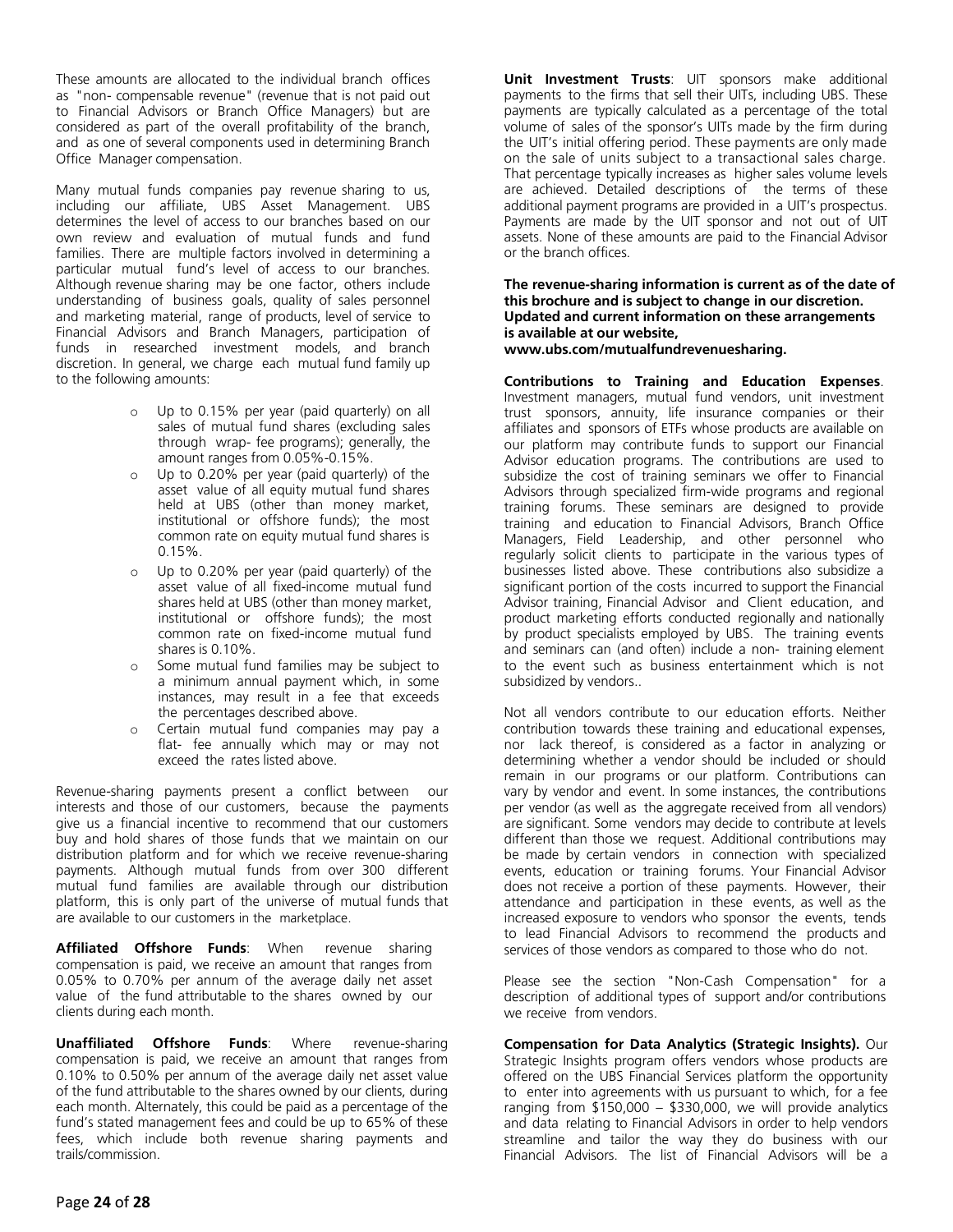complete list of all of our Financial Advisors including those that sell their products and those who do not.

Vendors that have this data have an advantage over others as they have a greater level of information and can tailor their wholesaling efforts in our branches, which may result in increased sales of those products by our Financial Advisors. Financial Advisors do not receive a portion of these fees. Although opportunities for these strategic relationships are available to all vendors whose products are available on our platform, not all vendors participate in these relationships. Participation in this program is optional and is not a consideration when determining whether or not a vendor's products will be made available on the platform.

#### **Non-Cash Compensation**

We and our Financial Advisors may receive non-cash compensation from mutual fund companies, investment managers, unit investment trust sponsors, annuity providers, insurance vendors and sponsors of investment products (including ETFs) that we distribute. This compensation includes the following:

- Occasional gifts up to \$100 per vendor per year and occasional meals, tickets or other entertainment of reasonable and customary value. The thresholds and limits for gifts and entertainment are designed to mitigate any conflicts related to recommending the products of the providers of such gifts, meals or entertainment.
- Sponsorship support of educational events the Financial Advisors arrange for clients and prospective clients.
- Contributions made at the firm-level toward seminars and educational programs for Financial Advisors. These contributions are significant both per vendor and in the aggregate. While Financial Advisors do not receive any portion of these payments, the conflict presented is that a Financial Advisor's attendance and participation in educational or training forums, and the increased exposure to vendors who sponsor these events, tends to lead Financial Advisors to recommend the products and services of those vendors. These seminars and educational programs often include non-educational elements of the event such as business entertainment which is not subsidized by vendors. (See above, *Contributions to Training and Education Expenses*, for additional details).
- Various forms of marketing support and, in certain limited circumstances, the development of tools used by the Firm for training or record-keeping purposes.

Non-cash compensation can vary by vendor and event.

The receipt of cash and non-cash compensation from sources other than clients, and the differences in which we compensate Financial Advisors for the products we offer, create an incentive for Financial Advisors to recommend certain products and account types over others. We address our conflicts of interest by maintaining policies and procedures requiring that Financial Advisors act in your best interest, reasonably supervising their activities, and by disclosing these conflicts to you so that you can make fully informed decisions.

#### **Other Compensation**

In addition, our affiliates receive trading commissions and other compensation from mutual funds and insurance companies whose products we distribute.

UBS or our affiliates may engage in a variety of transactions with (or provide other services to) the investment managers, mutual funds, their affiliates or service providers with which you are doing business. We may, in turn, receive compensation from these entities. Those transactions and services that we or our affiliates provide may include:

– Executing transactions in securities or other instruments

- Broker-dealer services for our own account
- Research services
- Consulting services
- Performance evaluation services
- Investment banking services
- Banking or insurance services

#### **3. Other Interests in Client Transactions, Margin Loans and Credit Lines:**

You may choose to engage in leverage strategies involving the assets in your eligible non-retirement, non-custodial accounts. Margin is generally not recommended or permitted in investment advisory accounts, though exceptions may be approved or use permitted in specialized strategies. You may also use assets in your eligible securities accounts to collateralize credit line loans. Credit line loans are either non-purpose or purpose loans. Non-purpose loans may not be used to purchase, trade or carry securities and may be used for other liquidity needs such as personal expenses, real estate transactions, or other needs. Purpose loans may be used to purchase, trade or carry securities or may be used for other liquidity needs such as personal expenses, real estate transactions, or other needs. Please review your loan agreement to make sure you understand which type of loan you have and that you ensure you are in compliance with its terms. You must meet certain eligibility requirements and complete loan documentation prior to using margin or applying for UBS Credit Line Loan. Specifically, you will be required to execute a separate margin agreement with us or loan documents with UBS Bank USA or UBS Credit Corp.

When you trade on margin or obtain a credit line, either we or our affiliate will act as your creditor. As a creditor we will charge interest on the loans we extend to you and can take certain actions in the case you default. Failure to promptly meet a request for additional collateral (a margin call) or repayment or other circumstances (e.g., a rapidly declining market) could cause us, in the case of margin loans, or our affiliate, in the case of credit lines, and in our discretion, to liquidate or instruct us to liquidate some or all of the collateral account or accounts to meet the margin loan or credit line requirements or to repay all or a portion of the outstanding margin or credit line obligations. Depending on market circumstances, the prices obtained for the securities may be less than favorable. Any required liquidations may result in adverse tax consequences. UBS and our affiliates do not provide legal or tax advice. You should consult your legal and tax advisors regarding the legal and tax implications of margin borrowing and using securities as collateral for a loan. You are responsible for repaying the margin loan or credit line in full, regardless of the value of the collateral.

Securities backed financing involves special risks (including, without limitation, being subject to a margin call if certain collateral value requirements are not met) and is not suitable for everyone. For further information, please see the UBS Financial Services Inc. Loan Disclosure Statement, which is available from your Financial Advisor.

You are responsible for independently evaluating if a credit line loan is appropriate for your needs, if the lending terms are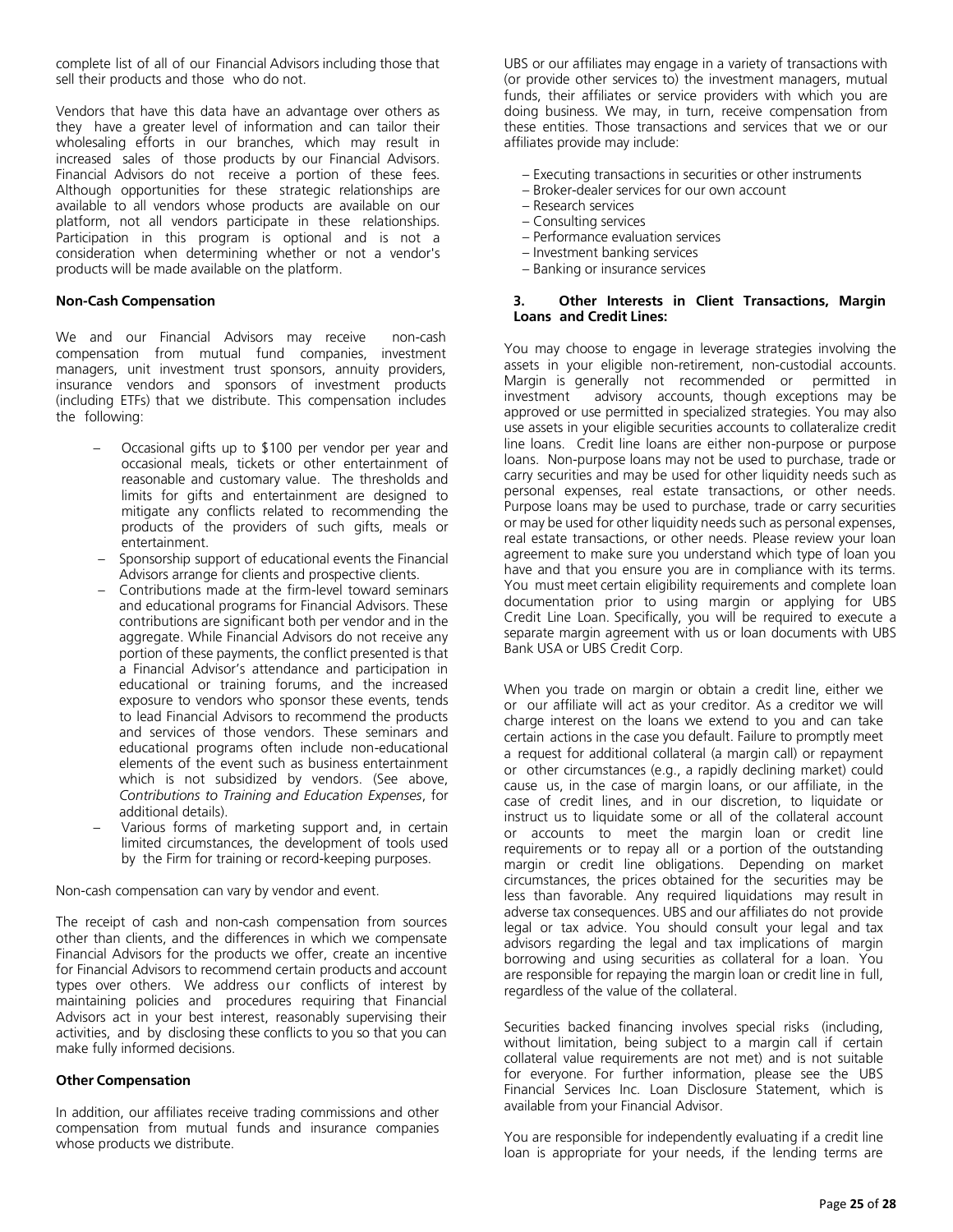acceptable, and whether the loan will have potential adverse tax or other consequences to you. Your decision whether to arrange a loan or draw down on your loan and how you use your loan proceeds is not encompassed within our advisory relationship. The lending relationship is governed exclusively by the Credit Line Agreement between you and UBS Bank USA or UBS Credit Corp, and any interaction you have with your Financial Advisor in connection with applying for or obtaining a credit line is in his or her capacity as broker, not as an investment adviser.

If you participate in the UBS Credit Line Program, you will pay interest to UBS Bank USA or UBS Credit Corp. separately and in addition to other fees you pay related to the investments used to secure the loan. The interest rate charged in connection with a credit line loan from our affiliates may be higher than that charged by other lenders. UBS Bank USA pays to UBS a servicing fee based on the amount of outstanding loan balances, irrespective of the type or level of interest rate, to compensate UBS for referring clients and for administrative and operational support relating to the loan. In the event you maintain a loan balance on a non-purpose loan, your Financial Advisor will receive compensation primarily based upon the outstanding balance and the corresponding spread on the loan. This provides an incentive for your Financial Advisor to refer you for a nonpurpose loan and to draw down on the loan. In certain circumstances, the loan approval amount may determine whether your Financial Advisor is eligible for compensation, but even in those circumstances compensation paid to your Financial Advisor depends on the outstanding balance. Your Financial Advisors does not receive any portion of the interest or fees paid to us for a margin loan, or to UBS Bank USA or UBS Credit Corp on a purpose loan. However, Financial Advisors meeting a minimum length of service period (generally 24 months) receive credits for the amounts of the purpose loans drawn as of December 31st for purposes of bonuses, awards, and club status, but not for purposes of increases in the grid rate. Financial Advisors also receive credit for the drawn principal amount of the margin loan for purposes of bonuses, awards and club status, but not for purposes of increases in the grid rate. As such **we (and your Financial Advisor) benefit if you draw down on your loan to meet liquidity needs rather than sell securities or other investments, which would reduce our compensation.**

#### **Principal Transactions and Agency Cross Trades**

If we act as your broker, we and/or our affiliates may execute transactions on your behalf as your agent or as principal for our own account on the other side of the transaction from you. Similarly, we or our affiliates may, in transactions involving clients' securities, act as agent while also representing another client on the other side of the transaction. We may also have a position in, or enter purchase or sale orders for, securities recommended to clients in the normal course of its business as a broker-dealer. We and/or our affiliates may profit from such positions or transactions in securities.

In certain advisory program accounts, we may enter into principal transactions for some investment advisory clients after making appropriate disclosure and obtaining client consent when necessary. In accordance with the provisions of Section 11(a) of the Securities Exchange Act of 1934, we may execute transactions on the floors of national or regional securities exchanges for managed client accounts where appropriate. Additionally, if appropriate client consent is obtained and required disclosure is made for an advisory account, agency cross transactions may be effected for customer accounts to the extent permitted by law. Agency cross transactions are transactions in which we or our affiliates act as broker for the party or parties on both sides of the transactions. In these circumstances, we will receive

compensation from parties on both sides of these transactions (the amount of which may vary) and, consequently, we will have a potentially conflicting division of loyalties and responsibilities. Client consent to "agency cross" transactions may be revoked at any time by written notice to us.

#### **Advice/Services to Other Clients and Activities in our Proprietary Accounts**

We and our affiliates provide investment banking, research, brokerage, investment advisory and other services for different types of clients. In providing those services, we and our affiliates may:

- give advice to, or take actions for, those clients or for our own accounts or accounts of our affiliates that differs from advice given to, or the timing and nature of actions taken for you.
- buy and sell securities for our own or other accounts,
- act as a market maker or an underwriter for securities recommended, purchased or sold.

UBS and our affiliates occasionally may not be free to divulge or act upon certain information in their possession on behalf of investment advisory or other clients. We are not obligated to execute any transaction for your account that we believe to be improper under applicable law or rules or contrary to our own policies. In particular, you should note that some of our programs may recommend asset allocations or analyze markets and the economy in a different way than would be recommended by some of our research, trading or other departments.

We have adopted policies and procedures that limit transactions for our proprietary accounts and the accounts of our employees. These policies and procedures are designed to prevent, among other things, improper or abusive conduct when there may be a potential conflict with the interests of a client.

# **Trading Activity**

The vast majority of our exchange-listed securities and over-thecounter (OTC) orders are executed through our affiliate, UBS Securities LLC, which executes orders as either principal or as agent, depending on the circumstances and type of program involved and receives compensation for those services.

# <span id="page-25-0"></span>**ITEM 12. BROKERAGE PRACTICES**

Our Financial Planning Services do not include the review or recommendation of broker-dealers for client transactions.

# <span id="page-25-1"></span>**ITEM 13. REVIEW OF ACCOUNTS**

Branch or Market Managers or their delegates are responsible for confirming that the Financial Planning Services are timely delivered to clients in accordance with the terms of the services agreements.

The financial planning reports that are prepared as part of the Financial Planning Service are subject to different levels of review, depending upon the report being used. The reviews are described below.

*Financial Goal Analysis:* The FGA reports consist of various predetermined sections and can include additional sections selected based on discussions between the financial advisor and the client. Each section includes static text that cannot be changed or modified by the individual users.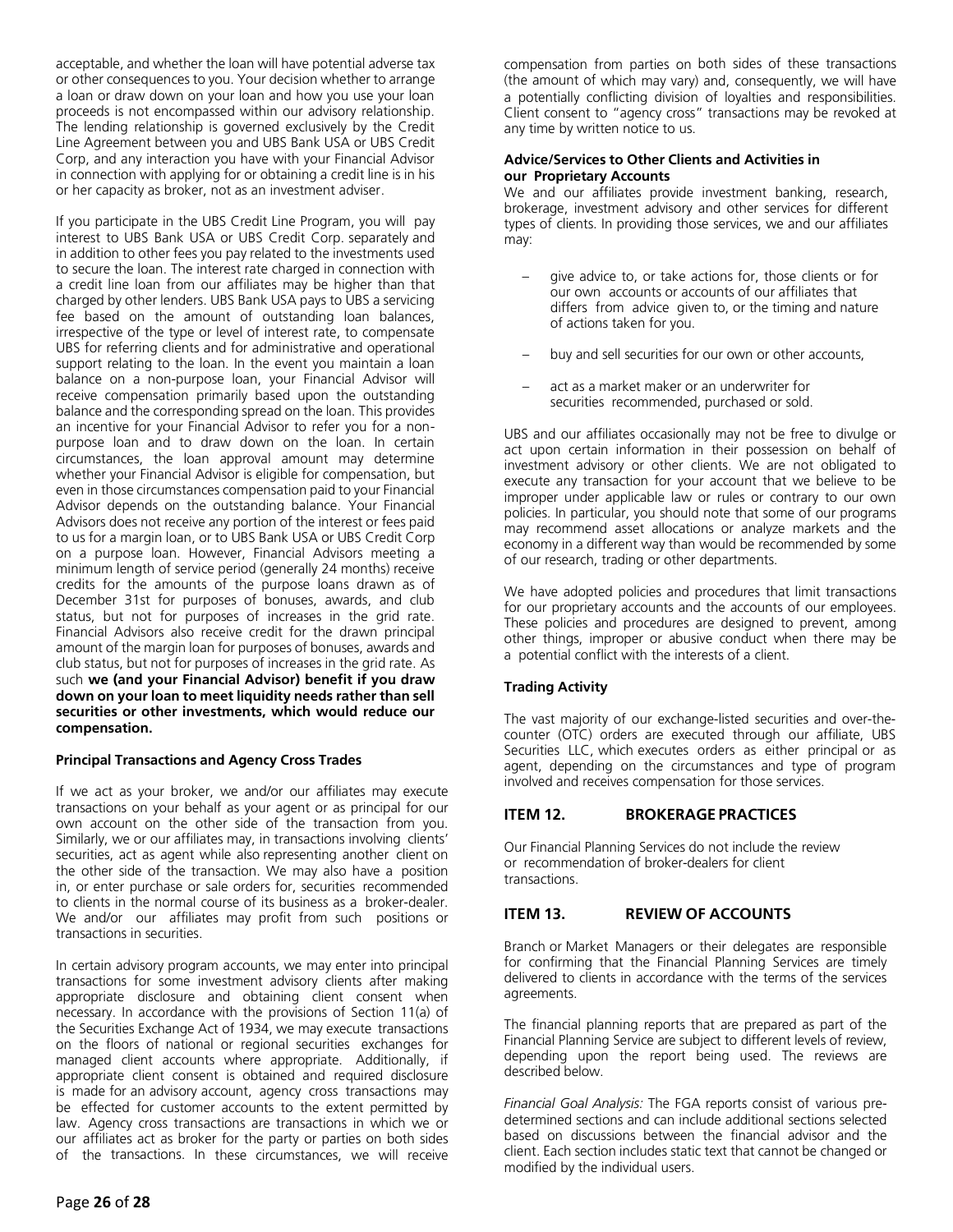The Financial Planning Group reviews the completed table of contents for FGA reports where fees of \$10,000 or greater are charged to confirm that appropriate plan sections or modules are included, or that any exclusions are documented or explained.

*Preferred Plans:* In order to use this service, Financial Advisors must have certain education or training experience and must be approved by the Financial Planning Group. Except for certain preapproved Financial Advisors, preferred plan reports are reviewed and approved by the Financial Planning Group or a Wealth Planning Strategist prior to delivery to clients. Financial Advisors with a certain amount of experience using Preferred Planning are not required to submit their plans to the Financial Planning Group for review. However, the Financial Planning Group will review a sample of those plans on a periodic (generally, quarterly) basis, which may result in further reviews or a requirement to update or correct a plan for a client.

# <span id="page-26-0"></span>**ITEM 14. CLIENT REFERRALS AND OTHER COMPENSATION**

Arrangements with Affiliates: We have referral agreements with our affiliates that outline:

- how we refer clients to them
- how they refer clients to us
- how we act as solicitor for their advisory services and/or wrap fee programs
- how we refer clients to them for services other than advisory services

In certain cases, the advisory and consulting serves available in our Programs may be provided by Financial Advisors registered with companies affiliated with us through a solicitation agreement with us or we may serve as a clearing broker for those affiliated entities.

Under those agreements, we share fees with, or receive fees from, our affiliates for the referral or solicitation of clients or for services provided to clients. These payments may vary, depending on the type of agreement, product or the nature and extent of the services provided, and may continue as long as the client account is maintained with UBS or our affiliate or for an agreed upon period. Arrangements may also be based on a percentage of revenue received.

Third Party Arrangements: We also have a referral program that allows UBS to enter into solicitation arrangements with third parties that we compensate for referring or soliciting clients to participate in our Advisory or trust services programs. The compensation solicitors receive includes a portion of the advisory fees we receive from referred clients.

We also have solicitation arrangements under which either we and/or our Financial Advisor may receive compensation for referring clients to a third party who will provide investment advisory or other services to the client. The compensation we receive is usually a portion of the advisory fee the third party receives from its clients. In certain circumstances we may also receive commission revenue for transactions those third parties execute through our firm. It is our practice to disclose to the client being referred the terms of the arrangement, including the maximum compensation payable to us and/ or our Financial Advisors or a third party, as the case may be.

We and our affiliates also have arrangements with some third party investment managers under which we and/or certain of our Financial Advisors provide research (within the meaning of Section 28(e) of the Securities Exchange Act of 1934), and in return, the investment manager places brokerage transactions with us for execution, subject to best execution practices and requirements. The research services provided generally may be in the form of written reports or telephone contacts or personal meetings with security analysts, economists, or meetings hosted by our Financial Advisors with corporate or industry spokespersons. UBS or our Financial Advisors also may recommend or refer clients to third- party investment managers that place brokerage transactions with us.

The differences in the form or amount of compensation paid to us by different investment managers for client referrals or research products create a conflict between our interests and the interests of the clients referred because of the incentive to make referrals to those investment managers that offer us greater compensation than others.

**Referral arrangements forfinancing business.** We have certain agreements whereby we refer our customers to certain lenders, on a non-exclusive basis, for specific financing opportunities not available at UBS or its affiliates. These lenders may be able to assist clients in securing financing for specialized borrowing needs. It is our practice to disclose to the client being referred the roles of UBS and the lender in connection with such referral and that we receive a referral fee from the lender. Upon the successful completion of a transaction, the lender will pay us a referral fee, which will vary depending upon the lender and/or the amount of the financing. A portion of the fee we receive is paid to the Financial Advisor.

### **Referral Arrangements for Annuities and Insurance Business.**

UBS offers a referral program for property and casualty insurance, high limit disability insurance, certain life insurance products and products for certain international clients, and pension risk transfer services. Under these programs, a Financial Advisor may refer a client to a third party general agency ("General Agency") or other third party firm ("Third-Party Firm") that sells the insurance or annuity policy directly to the client. The General Agency or other third party firm then pays UBS a portion of the commission it receives from the insurance company that issues the policy or the fee that the Third-Party firm receives from the client ("Referral Fee"). The fees and charges paid by clients, as well as the Referral Fee paid to UBS, will differ based on the type of policy and a variety of other factors. Financial Advisors receive a portion of the amounts UBS receives based on the grid rate applicable to them. Clients will receive disclosures from their Financial Advisor when a referral is going to be made.

# <span id="page-26-1"></span>**ITEM 15. CUSTODY**

UBS Financial Services Inc. is a qualified custodian and has custody of client funds and securities. Generally, except for our Financial Planning Services, for our advisory programs, we require clients to custody account assets with UBS. However, we may, on an exception basis, accept certain accounts whose assets are custodied with other financial institutions who meet the definition of a qualified custodian.

# <span id="page-26-2"></span>**ITEM 16. INVESTMENT DISCRETION**

Our Financial Planning Services do not involve the delegation or exercise of discretion on our part over your assets. We offer discretionary portfolio management services which are described in a separate brochure. Please contact your Financial Advisor with questions.